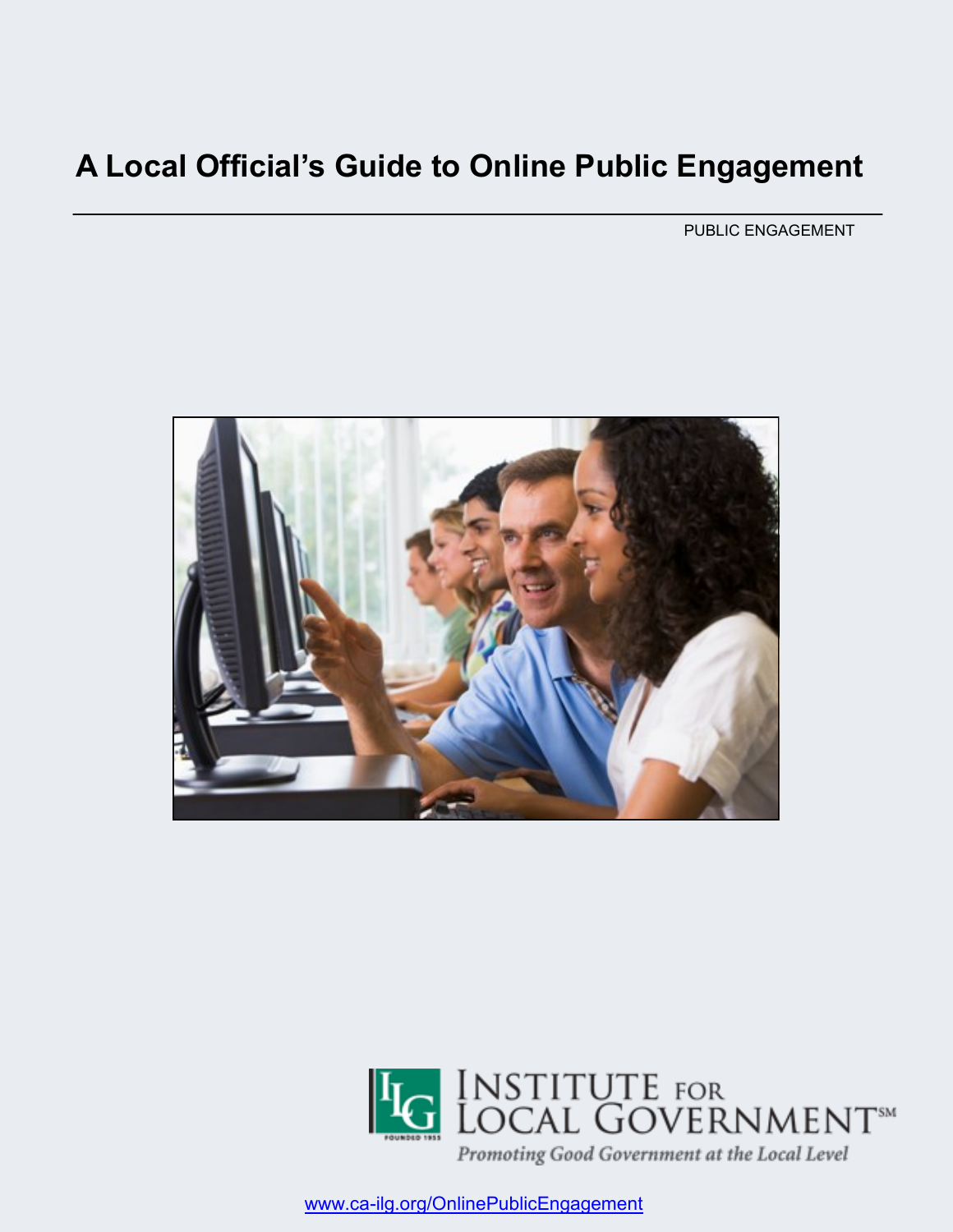The Institute for Local Government's mission is to promote good government at the local level with practical, impartial and easy-to-use resources for California communities. ILG is the nonprofit 501(c)(3) research and education affiliate of the League of California Cities and the California State Association of Counties.

The Institute's current program areas include:

- Collaboration & Partnerships
- Local Government 101
- Public Engagement
- Public Service Ethics
- Sustainable Communities

#### **Acknowledgments**

The Institute for Local Government is grateful to the following individuals who agreed to be interviewed and share their experiences and strategies or offered their peer review comments for the success of this guide.

*Tim Bonnemann, President, Intellics, Inc. Christopher Cabaldon, Mayor, City of West Sacramento Ariel Pierre Calonne, City Attorney, City of Ventura Lucas Cioffi, Principal, OnlineTownhalls.com Rick Cole, City Manager, City of Ventura Anna DesRoches, Community Development Manager, Democrasoft Inc. Susanna Haas Lyons, Public Engagement Consultant Matt Hawkesworth, Assistant City Manager, City of Rosemead Greg Herman, Management Analyst, City of Palo Alto (now with City of Carlsbad) Carolyn Lukensmeyer, President, AmericaSpeaks Brian Moura, Assistant City Manager, City of San Carlos Jim Keene, City Manager, City of Palo Alto Suja Lowenthal, Vice Mayor, City of Long Beach Jan McClintock, City Manager, City of Colusa Joe Peters, Partner, Ascentum Inc. Matt Rexroad, Member, Board of Supervisors, Yolo County Lori Sassoon, City Manager, City of Villa Park Derrick G Silas, Sr., Web Developer, City of Enid, Oklahoma Brian Sullivan, President, CivicEvolution George Rodericks, City Manager, City of Belvedere*

Our appreciation to the following individuals whose research contributed to this publication.

- Shannon Bowley, Graduate Fellow, Institute for Local Government
- Gregory M. Keidan, Keidan Consulting

*All decisions about the final content of this publication are made by the Institute for Local Government.*

Copyright © 2012 by the Institute for Local Government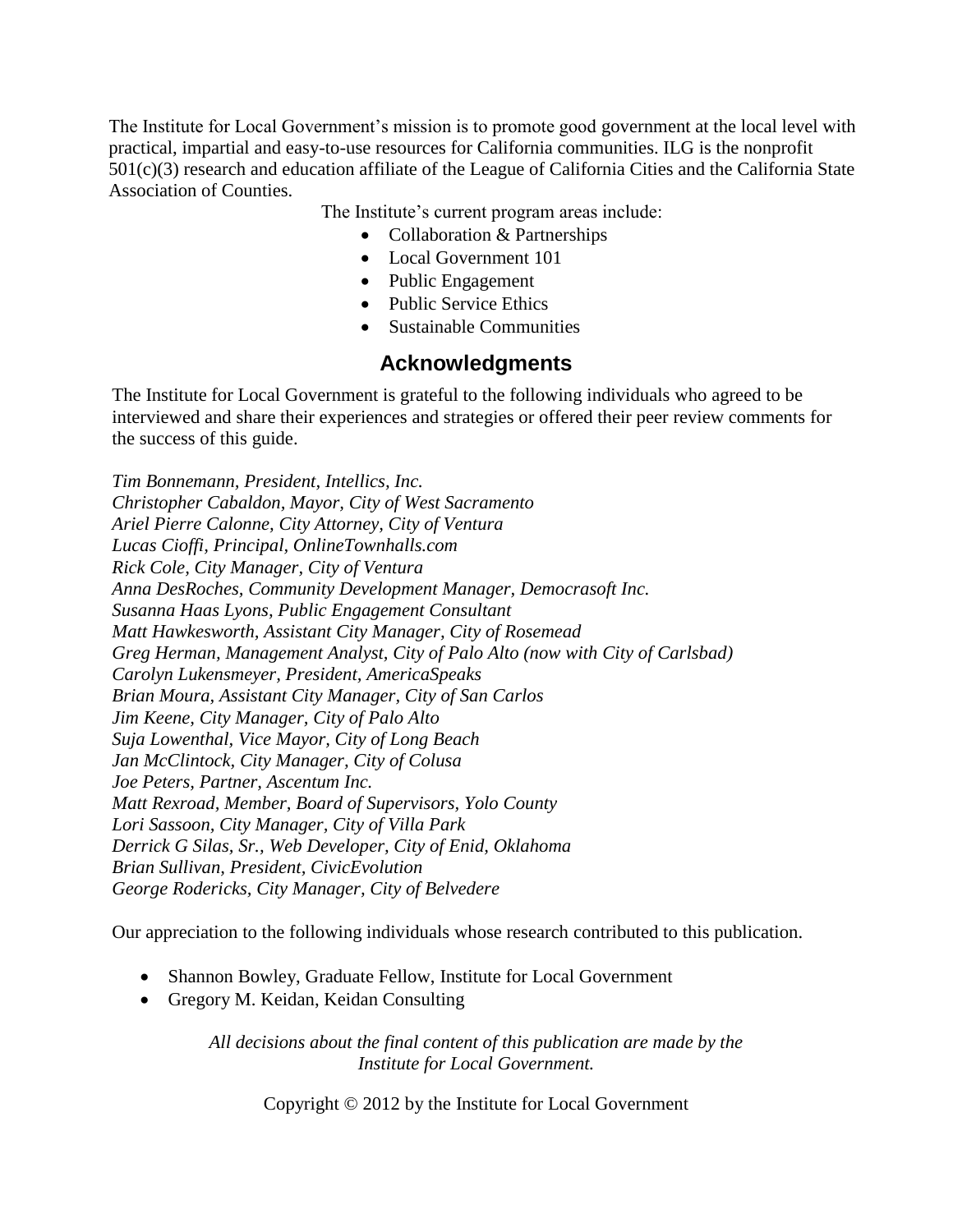# **Table of Contents**

| 1. An Information Approach: Use Online Tools to Inform the Public 3                                                                                                                                                                                                                                                                                              |  |  |  |
|------------------------------------------------------------------------------------------------------------------------------------------------------------------------------------------------------------------------------------------------------------------------------------------------------------------------------------------------------------------|--|--|--|
|                                                                                                                                                                                                                                                                                                                                                                  |  |  |  |
| 2. Make Sure Posted Information is Easy to Understand and Accessible 4<br>4. Make it Easy for People to Follow Specific Topics of Interest 5<br>5. Offer Online Information through Multiple Platforms and Formats  5<br>7. Promote Transparency and Engagement: Make Agendas, Minutes and<br>8. Use GIS Map Applications to Make Land Use and Other Information |  |  |  |
| 2. A Consultation Approach: Using Online Tools to Consult the<br>A. Why Use Online Tools to Solicit Information and Views from Residents? 9                                                                                                                                                                                                                      |  |  |  |
|                                                                                                                                                                                                                                                                                                                                                                  |  |  |  |
| 2. Be Clear About How Input Will Be Heard and Used  10                                                                                                                                                                                                                                                                                                           |  |  |  |
| 3. A Deliberation Approach: Engaging the Public through Online                                                                                                                                                                                                                                                                                                   |  |  |  |
| A. Why Use Online Tools to Engage Residents in Public Deliberation? 13                                                                                                                                                                                                                                                                                           |  |  |  |
| Institute for Local Government www.ca-ilg.org                                                                                                                                                                                                                                                                                                                    |  |  |  |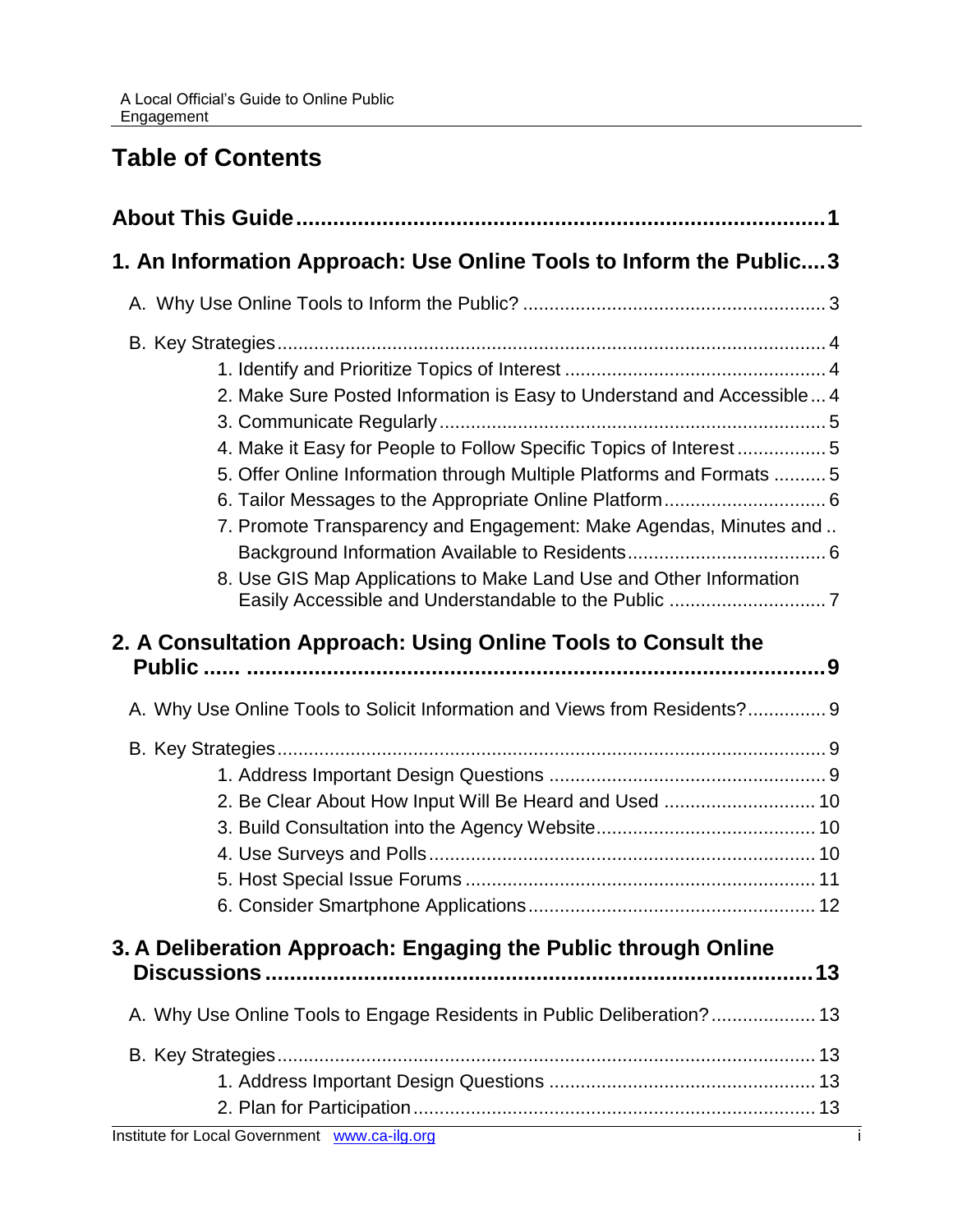|  | 3. Develop Appropriate Online Deliberation Opportunities 14             |  |
|--|-------------------------------------------------------------------------|--|
|  |                                                                         |  |
|  | 5. Establish Online Networks to Facilitate Neighborhood Discussions  15 |  |
|  | 6. Combine Online Deliberation with Other Engagement Opportunities  16  |  |
|  |                                                                         |  |
|  |                                                                         |  |
|  |                                                                         |  |
|  |                                                                         |  |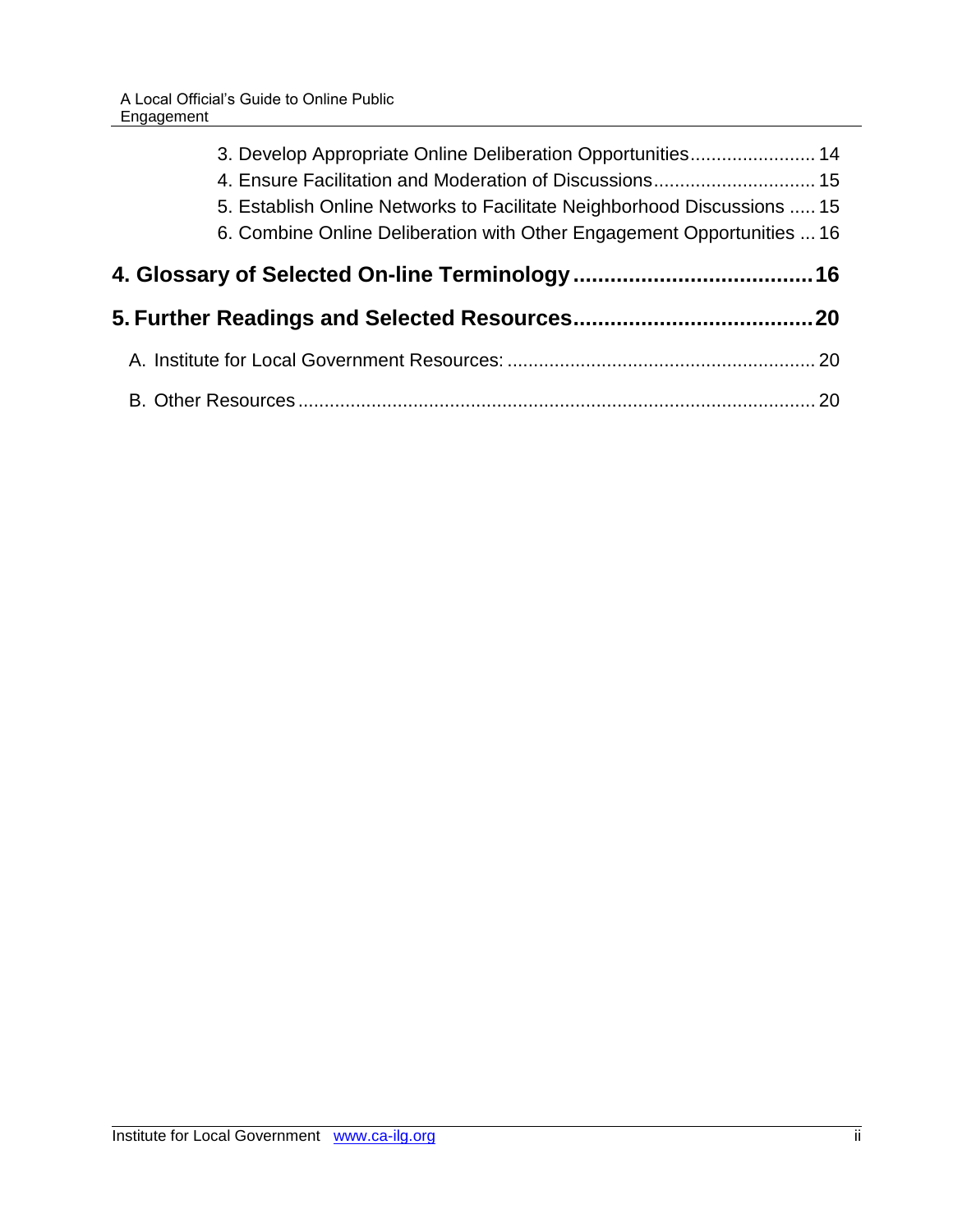# <span id="page-4-0"></span>**About This Guide**

Local officials and staff in California's cities and counties are increasingly using web-based tools to inform and consult with residents, as well as to facilitate public deliberation and collaboration. While not all Californians have access to the internet or feel comfortable using computers to communicate with local agencies, an increasing number of residents do.<sup>1</sup>

According to a 2012 study conducted by the Pew Internet & American Life Project [\(http://pewinternet.org\)](http://pewinternet.org/), 88 percent of American adults have a cell phone, 57 percent have a laptop, 19 percent own an e-book reader and 19 percent have a tablet computer – and about 63 percent go online wirelessly with one of these devices.

The digital age has changed public expectations related to agency transparency and communications. People increasingly expect to be able to access information and provide input online. Given this trend, local agencies in California are experimenting with different strategies to meet these expectations. One California local official has stated that the "rapidly shrinking digital divide offers opportunities for local government to reach and engage people in ways that have not been possible until now."<sup>2</sup>

Another observer comments that California local governments are responding "with experiments in technology that are both more expansive and citizen-focused than those that other states and countries generally have undertaken."<sup>3</sup>

Although local governments are embracing an ever expanding range of online tools and strategies for a variety of purposes, this guide has a rather narrow focus. *Its subject is the use of online tools and technologies that support the engagement of residents in local government actions and decision making.<sup>4</sup>*

Because technology and tools are so rapidly advancing and evolving, this guide's emphasis is on ideas and strategies that are not tied to any one online tool. The goal is to more generally provide useful guidance to local officials and others seeking to develop online engagement strategies.

Of course, any ideas about online engagement options are best integrated into a longer term and comprehensive plan for public engagement. As one author on the topic recently

#### **A Note About Legal Issues Associated with Online Technologies**

A number of legal issues can arise in the course of using online public engagement. These include issues relating to the open meetings law, records retention and protections for free expression.

These issues are explained in the Institute's whitepaper *Legal Issues Associated with Social Media*, available at [www.ca](http://www.ca-ilg.org/SocialMediaLegalIssues)[ilg.org/SocialMediaLegalIssues.](http://www.ca-ilg.org/SocialMediaLegalIssues)

pointed out, "productive engagement is based on long term relationships between government and citizens (requiring) a long term plan for public engagement that includes online as well as face to face communication."<sup>5</sup>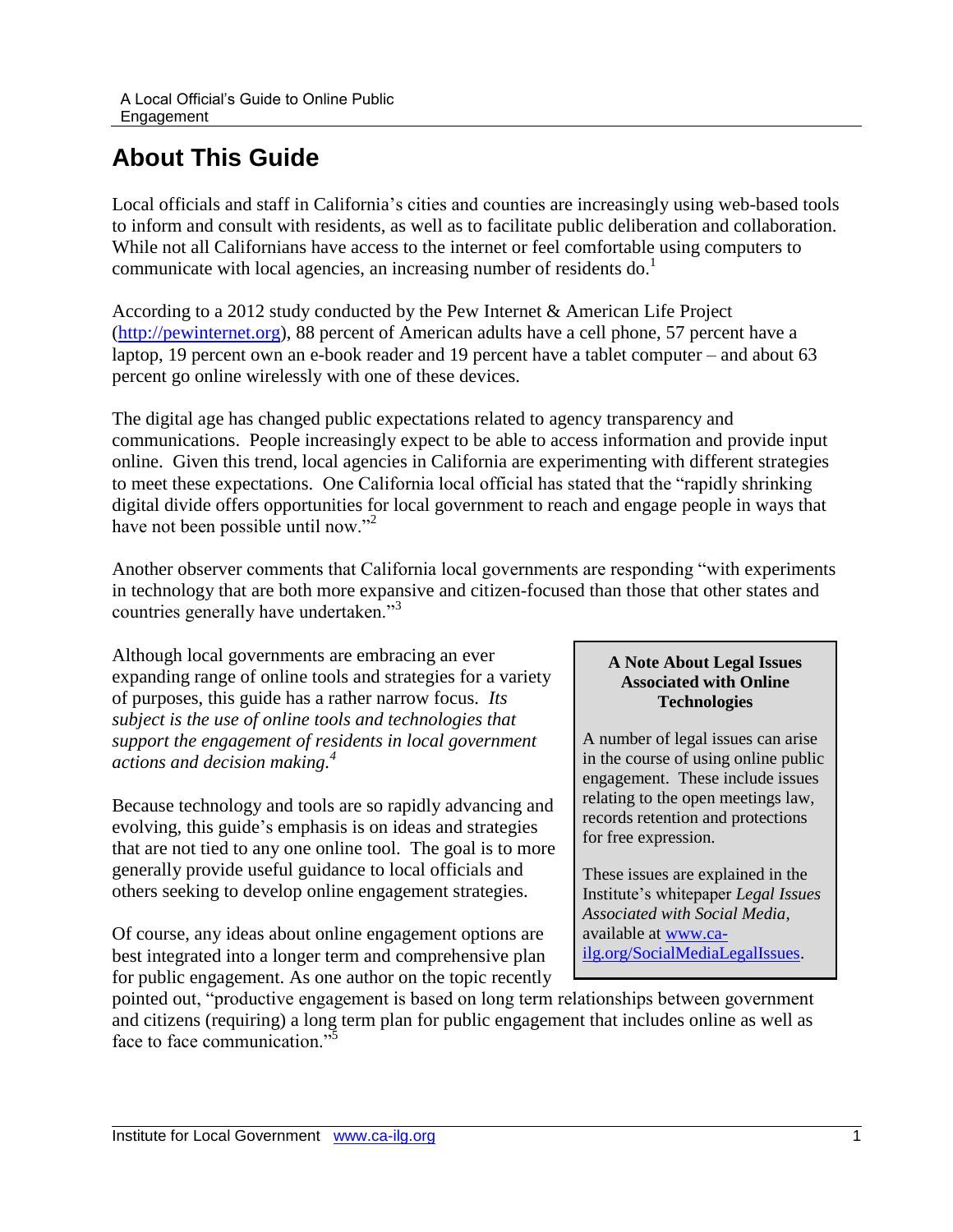This guide groups its online public strategies and recommendations into three general categories that we believe fall within the preview of public engagement by local agencies.



### **Public Engagement Activities by Local Governments**

An *information* approach is characterized by one-way communication from a local agency to the public, especially (in this guide) as relevant to preparing the public to better understand a local issue or issues, and to participate in local public engagement activities and processes.

A *consultation approach* typically allows individual residents to respond to a local agency's solicitation for views and information, perhaps with some sort of local agency response in return.

A *deliberation* approach generally allows members of the public to interact online, share views and information and offer their collective ideas or recommendations to a local agency.

Any single public engagement initiative, face to face and/or online, might fall into one or more of these categories depending on the nature of the issue at hand, the time and budget allocated for the process and the array of engagement strategies employed. It also appears to be the case that successful examples of using online technology to engage residents often involve an approach that combines online processes with opportunities for face-to-face engagement.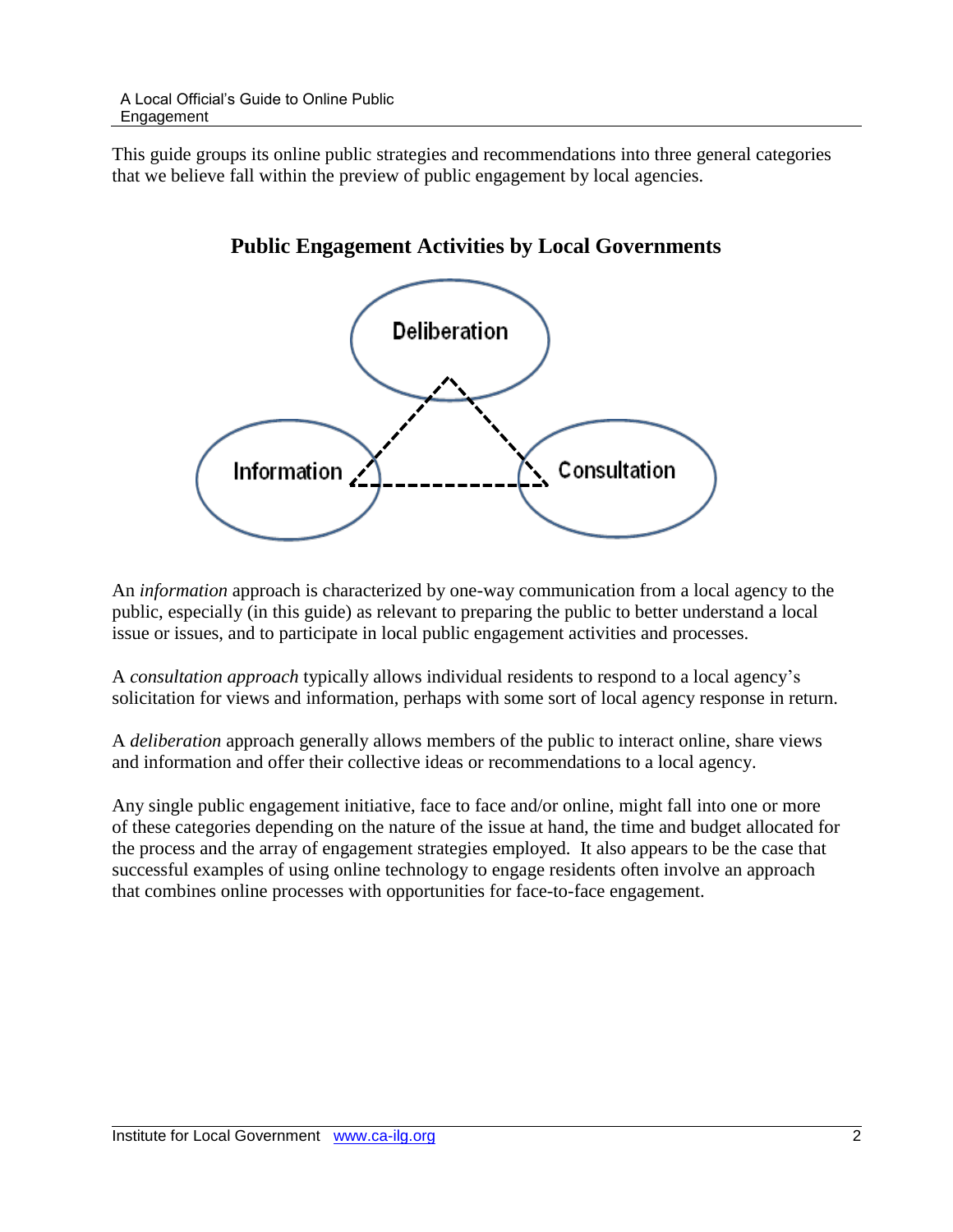# <span id="page-6-0"></span>**1. An Information Approach: Use Online Tools to Inform the Public**

# <span id="page-6-1"></span>**A. Why Use Online Tools to Inform the Public?**

Online forms of media, such as websites, email, Facebook, You Tube, and Twitter are fast becoming prevailing tools for disseminating information to the public online. A growing number of local officials recognize that a strong online presence will them help achieve their goal to keep residents more informed about and engaged with local issues. Therefore, local agencies are increasingly making efforts to develop communications and engagement strategies with a strong online component.

Encouraging and helping to create a more informed public contributes to a stronger and smarter community overall and helps prepare residents who participate in community public engagement activities. Increasingly, especially with fewer traditional media covering local issues, information sharing by local agencies is imperative requiring ongoing attention.

All California counties and all but one dozen cities report having a web portal for their agency.<sup>6</sup> About half of all Californians visit local agency websites.<sup>7</sup> Others learn about local agency efforts through an increasing array of other online communication platforms. California's local officials report that a growing number of community residents now connect with them using a variety of online communication tools.

This is part of a national trend. More Americans now get news online than from newspapers. Sixty one percent of Americans polled said they get news online, while three quarters hear about news via email or social media websites and almost half of Americans get local news on a mobile device.<sup>8</sup>

In California, most websites identify elected officials, provide contact information for local agency departments and allow users to download local codes as well as agendas and minutes of the agency's elected body. Some, such as the City of Weed, include each department's mission statement and service levels, a weekly city administrator's report and the council's adopted priorities [\(http://www.ci.weed.ca.us/\)](http://www.ci.weed.ca.us/). Users of the Alameda County website can watch live broadcasts of the Board of Supervisors and access the county's Twitter, Facebook and YouTube accounts [\(http://acgov.org/index.htm\)](http://acgov.org/index.htm). In the City of Santa Clarita, residents can use the website to sign up for "e-Notifications" relating to 30 topics of interest, or access the monthly city newsletter with local news stories, video clips and updates of city projects [\(http://www.santa](http://www.santa-clarita.com/)[clarita.com/\)](http://www.santa-clarita.com/). <sup>9</sup>

Conversations with local leaders in California who are successfully using the internet to connect and communicate with residents suggest that their efforts have noticeable positive impacts. Their comments indicate that residents are more tuned in to what is going on in their own communities and exhibit more civic pride. Officials also observe higher levels of volunteerism and involvement in local events now than before the use of online communications. Residents in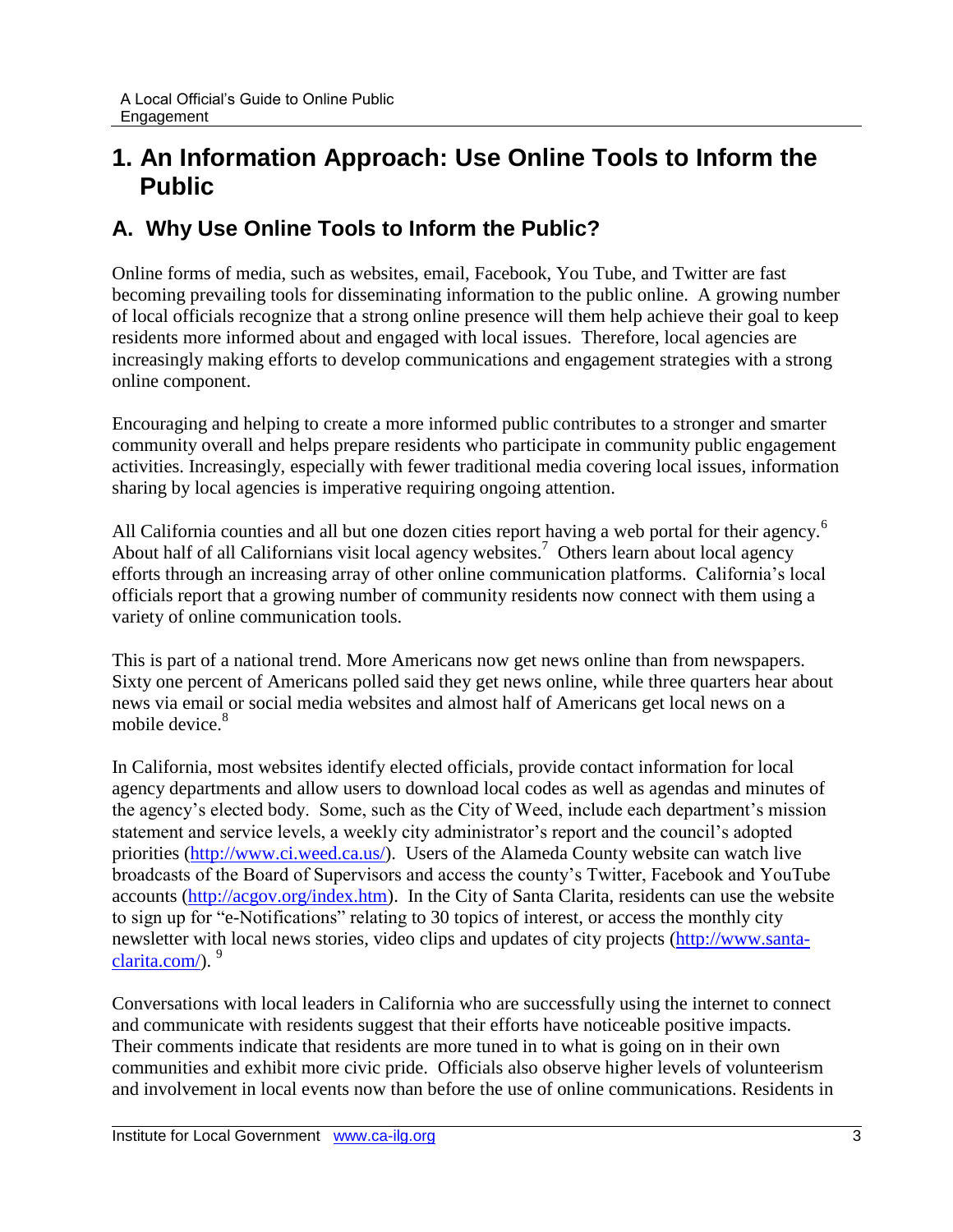communities that have access to electronic information provided by local agencies also tend to be more informed at public meetings and have more specific and relevant ideas to share with local officials.

Online communication with local officials can also provide greater access to local leaders and can help residents be more understanding when local leaders have to make difficult decisions.

# <span id="page-7-1"></span><span id="page-7-0"></span>**B. Key Strategies**

### **1. Identify and Prioritize Topics of Interest**

There is an infinite variety of information that local agencies might provide to the public. It is important to consider - and prioritize - what news, information and resources should be shared in your city, county or community. It may be helpful to think in terms of creating informed and engaged citizens, as well as informed consumers of local agency services.

In addition to staff discussions about this question, online tools and social media can help local agencies to monitor the topics and messages that are of most interest to the community members. Some simple ways to find out those interests include:

- Determine what questions are being asked most frequently in emails or telephone calls?
- Review your web analytics data that help pinpoint the areas of greatest interest on a website.
- Talk with or poll residents and ask them, with an emphasis on those who may be heard from less frequently.

For instance, local officials in San Carlos found that people who were engaged online were interested in community events, farmers markets, recreation programs, and police activity; and they adjusted their online content accordingly.

At the same time, a local agency itself may have its own communication priorities. For instance, budget challenges and/or an upcoming public engagement effort on this topic may suggest an emphasis on information in these areas. Factor in both identified sets of needs and interests.

### <span id="page-7-2"></span>**2. Make Sure Posted Information is Easy to Understand and Accessible**

A local agency's online language should be clear, concise and focused. Avoid terms of art, acronyms, jargon and overly technical information to allow a broad and diverse segment of the community to understand its meaning. In addition, local agency staff may benefit from training in effective online language and messaging.

If a community is culturally diverse and contains residents who speak languages other than English, consider translation of your website and other online communications. In some cases automated translation services may be appropriate however these are not 100 percent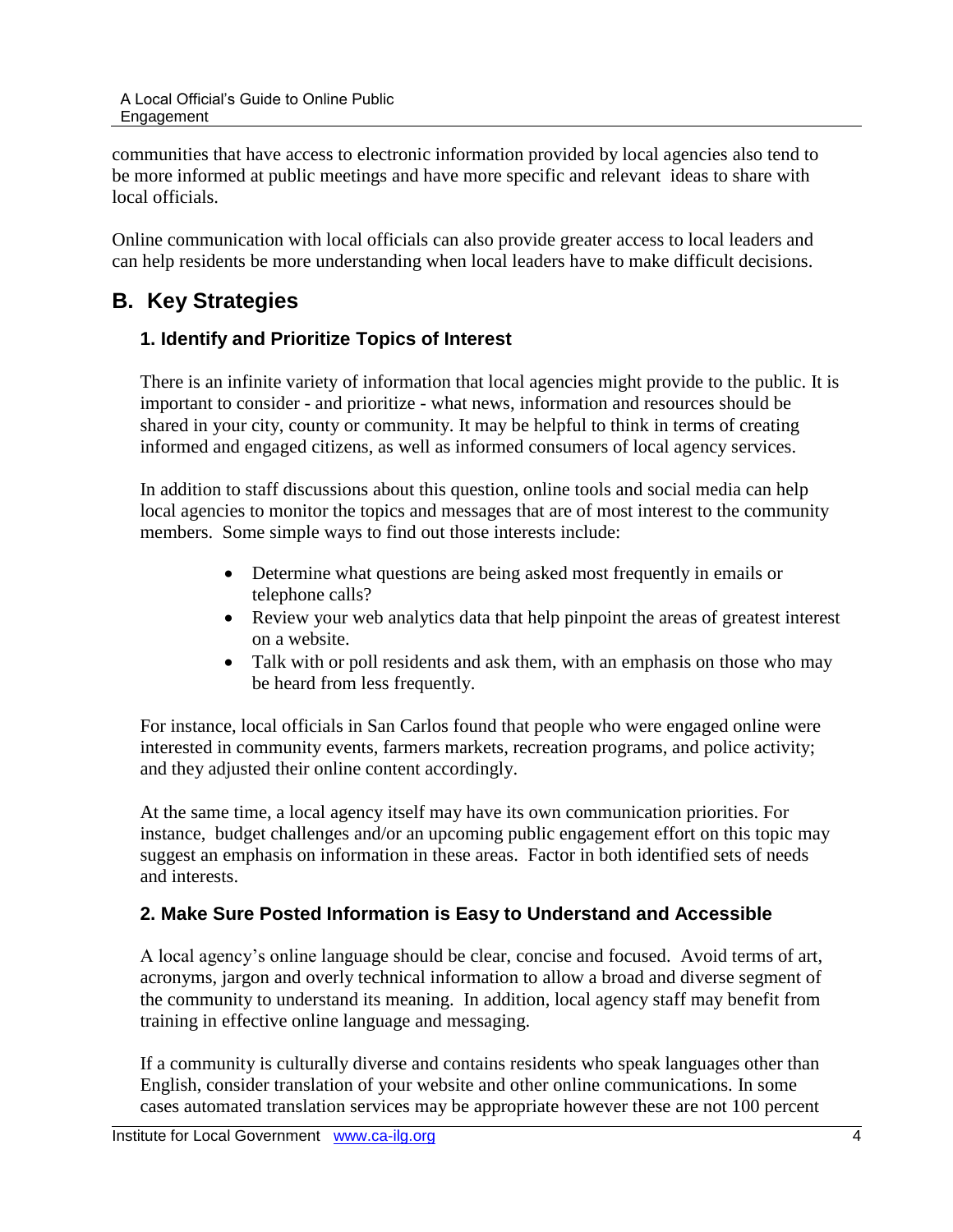accurate. Partnerships with print and electronic ethnic media serving non-English speaking residents can greatly extend the reach of local agency information-sharing efforts.

### <span id="page-8-0"></span>**3. Communicate Regularly**

Effective online communications increases residents' expectations about receiving information from their local agency. People appreciate timely information and will come to expect it. Sending regular emails to listserve groups and continually updating websites and social media networks will both maintain community interest and avoid complaints relating to out-of-date information. This requires an upfront critical review of the time and resources that a local agency can devote to maintaining online information activities. As one local official states, "(T)here are online services and products available that can be picked up and

added to a city's existing services much more easily today than a few years ago."

#### <span id="page-8-1"></span>**4. Make it Easy for People to Follow Specific Topics of Interest**

Prevent residents from being overwhelmed or confused by online communications by offering issue or topic specific avenues for providing information. For instance, in Ventura residents can sign up online to receive agency information on particular topics and can ask to receive that information via e-mail, Twitter, Facebook or mobile phone. In Santa Cruz, residents can choose from among multiple topics and stay informed about specific events, meetings or employment opportunities.

#### <span id="page-8-2"></span>**5. Offer Online Information through Multiple Platforms and Formats**

It can be difficult to determine the best online platforms to reach your community residents. One strategy is to use several popular

#### **Summary of Key Strategies to Inform the Public**

- Identify and prioritize topics of interest.
- Make sure posted information is easy to understand and accessible.
- Communicate regularly.
- Make it easy for people to follow specific topics of interest.
- Offer online information through multiple platforms and formats.
- Tailor messages to the appropriate online platform.
- Promote transparency and engagement by making agendas, minutes and background information available to residents.
- Use GIS Map Applications to Make Land Use and Other Information Easily Accessible and Understandable to the Public.

applications to reach as many different people as possible. For instance, the City of San Carlos shares information using the website as a hub accompanied by email blasts to listserve groups, brief Twitter updates and updates on the city's Facebook page. Periodically asking residents in a community their preferred way of accessing information will help agencies to remain responsive to their community and current on new and relevant online platforms. While certain residents enjoy reading information about local agency issues, others may prefer to access this information in video or audio format. By creating informational audio podcasts and video content and posting the content on multiple communication platforms such as You Tube, Facebook or Vimeo, local agencies can broaden the appeal of online content and reach a wider cross section of residents.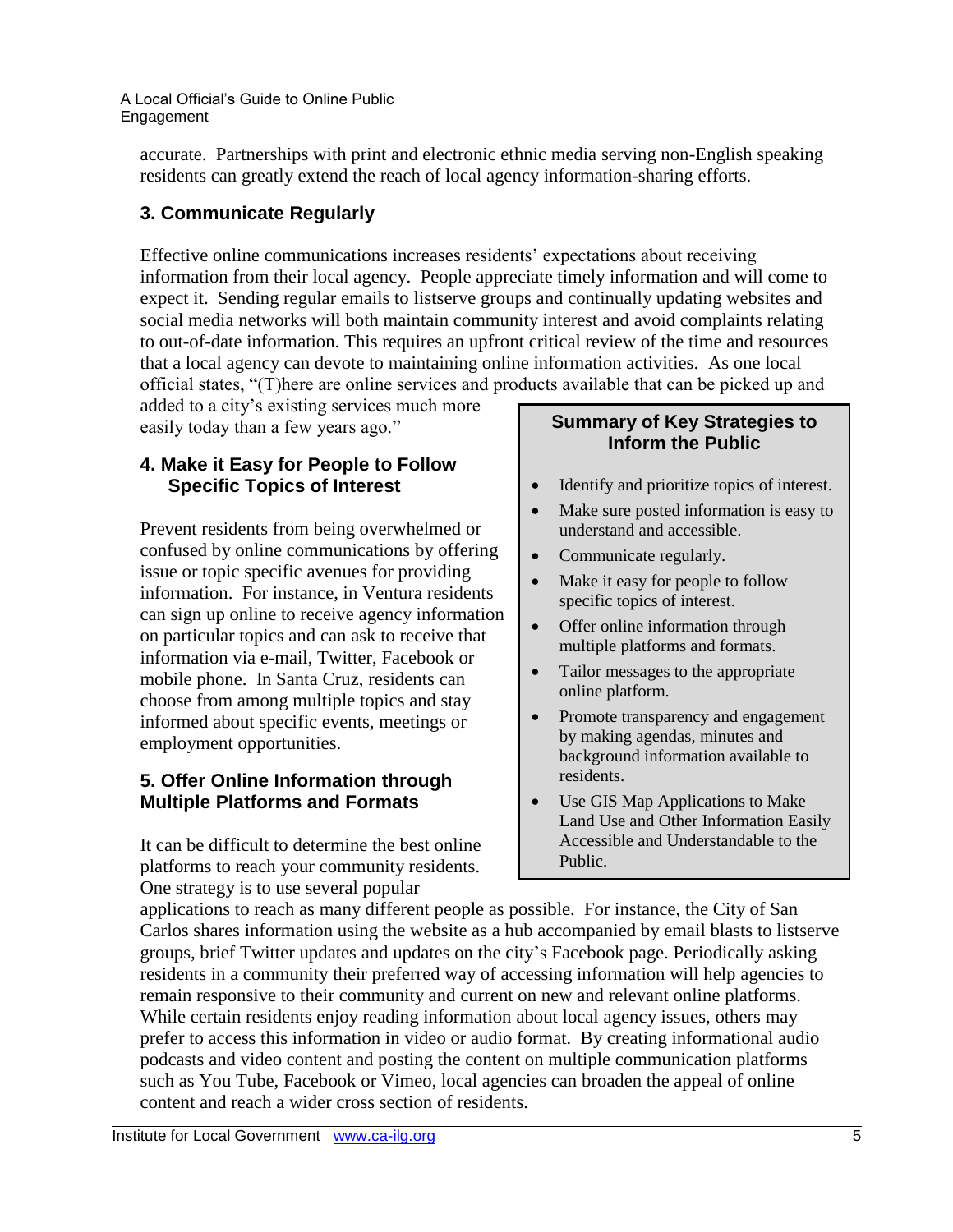One example can be found in Long Beach where local elected officials serve as journalists for a news program that informs residents about topics such as: healthy communities, planning, homelessness services, local events, and involvement in updating the city's general plan. This "The Heart of the City" program reaches residents through You Tube, Facebook, and local television stations. These videos often generate online discussions between residents, city staff and local officials.

In Belvedere, the public works manager posted a video showing the city's street sweeper from the street sweeper's perspective as a way of helping residents to better understand the importance of driving cautiously near the sweeper.

#### <span id="page-9-0"></span>**6. Tailor Messages to the Appropriate Online Platform**

Different online platforms have different formats and attract different audiences. For example, Facebook may be more appropriate for information about certain programs and community events while Twitter may be better suited for sharing breaking news and police logs. Understanding the strengths and weaknesses of a particular platform will help your agency get the most out of online public engagement.

#### <span id="page-9-2"></span><span id="page-9-1"></span>**7. Promote Transparency and Engagement: Make Agendas, Minutes and Background Information Available to Residents**

There are two dimensions to public agency transparency: information transparency and process transparency. With respect to both, a local agency website is an opportunity to provide raw information (budget numbers and meeting dates) and also provide the public with background information on what the numbers mean for the services they receive and how they can participate in the decision-making process if they choose.<sup>10</sup>

Most local agencies have the ability to make local council, board, commission and other public meeting materials available for viewing and download to residents prior to these meetings. There are a number of online programs to help organize and make such documents available to the public. Providing written transcripts (or audio/video records) of past meetings online is an additional way to inform and engage residents.

For instance, the City of San Carlos, California maintains an informative and interactive website [\(www.cityofsancarlos.org/](http://www.cityofsancarlos.org/)) that provides quick links to public meeting agendas, minutes and videos and also offers sign-ups for city email lists and an E-notify system that allows residents to choose topics on which to be kept regularly informed.

To support a new and significant public engagement activity, such as involvement in a general plan update, a special website or website section containing background documents, meeting schedules, a survey tools and other information can be developed. This may include the opportunity to sign up for regular email updates on the topic.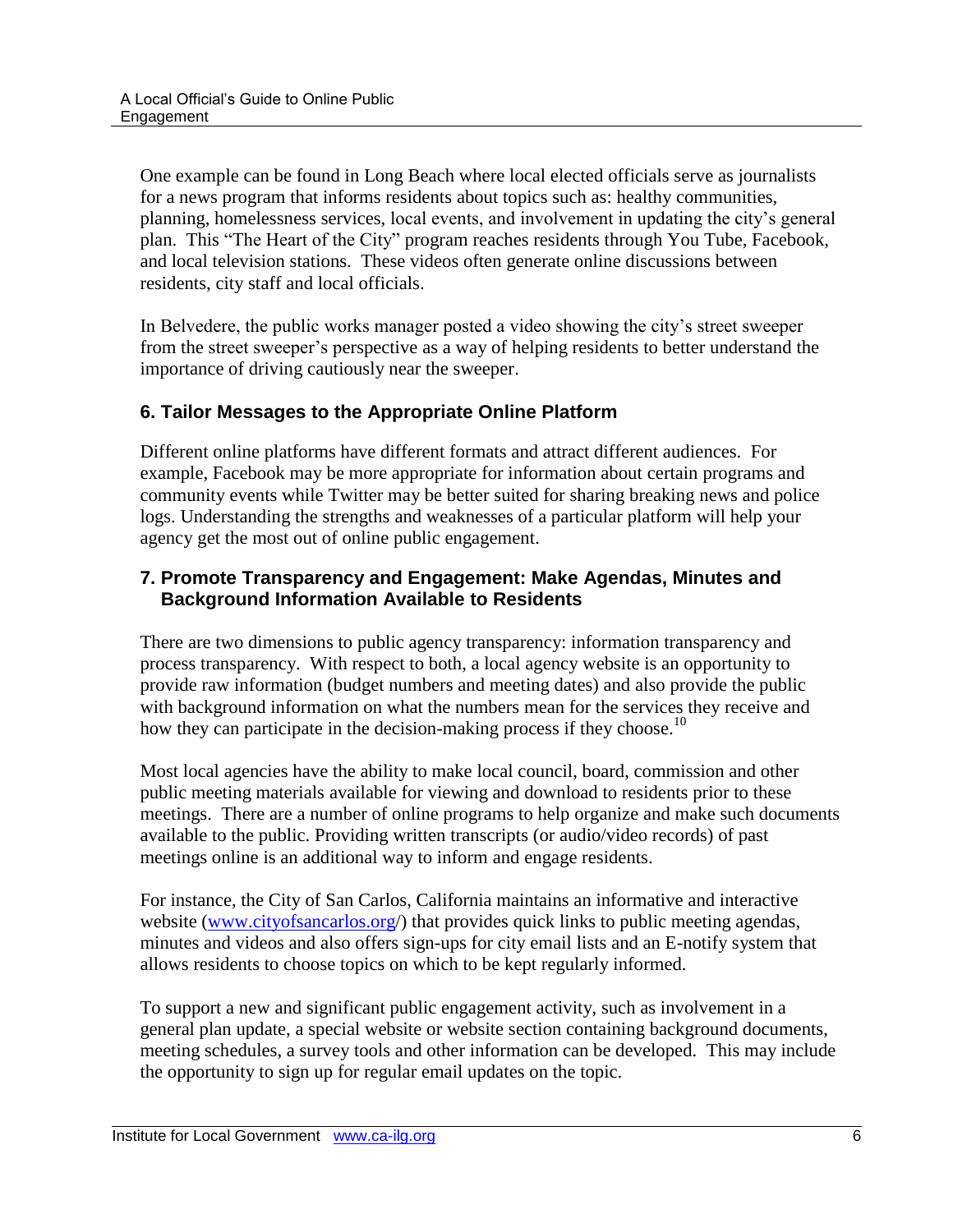#### <span id="page-10-0"></span>**8. Use GIS Map Applications to Make Land Use and Other Information Easily Accessible and Understandable to the Public**

Applications powered by geographic information systems (GIS) allow local agencies to visually share geographic information. These GIS map applications allow people to view and in some cases manipulate different types of data that is displayed on computerized maps. This can be particularly useful to help the public understand land development projects. Marin County's site allows residents to locate supervisorial district and special district boundary lines and also view maps associated with the county general plan.<sup>11</sup> Yuba County's GIS portal allows users to see aerial photos of county officials and check topographical maps of different areas.<sup>12</sup> The City of Delano used GIS software to track the link between community health and access to parks and fresh food.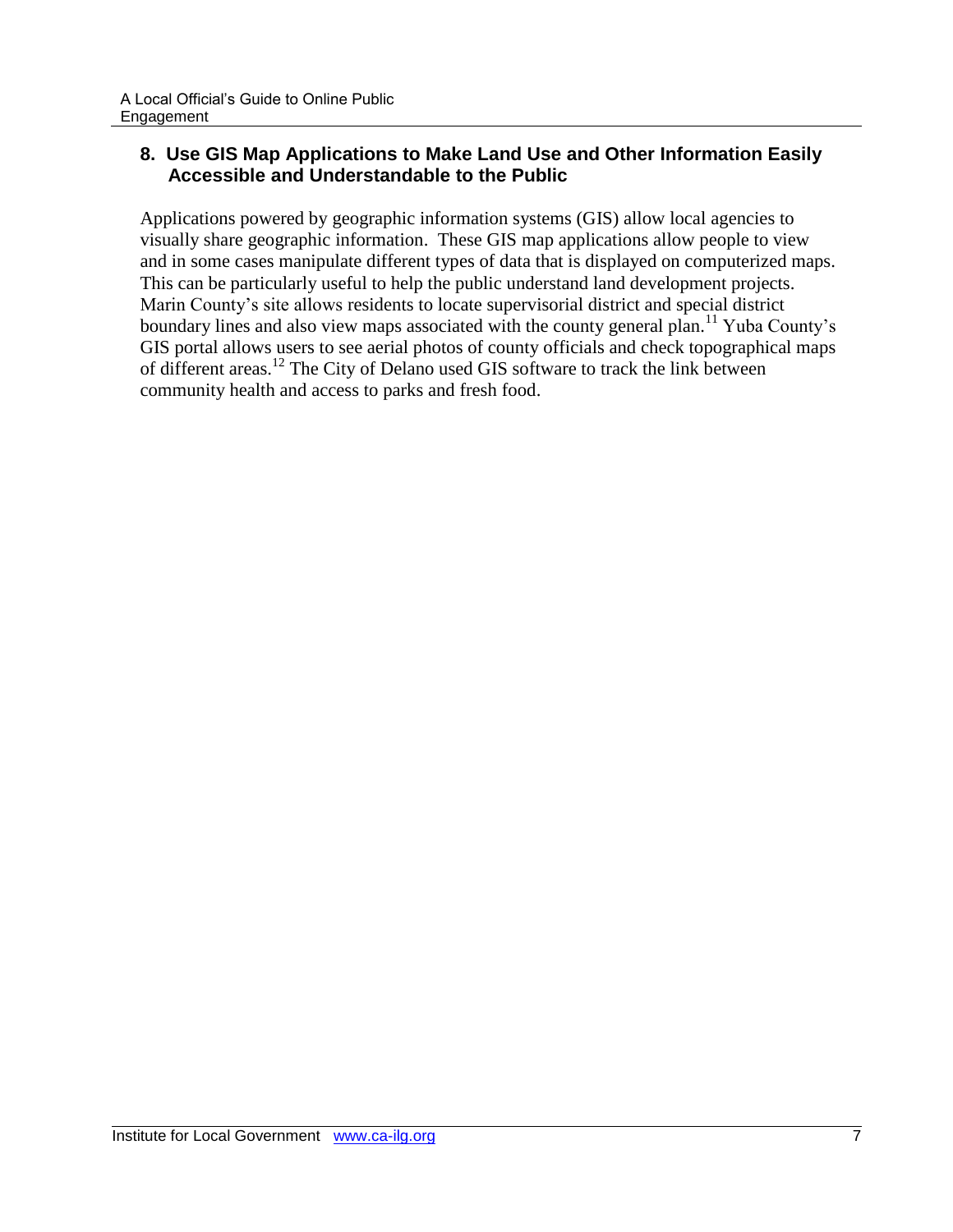#### **Using Social Media Effectively<sup>13</sup>**

Local agencies and officials are increasingly using online community networking platforms like Facebook and Twitter to inform and involve residents. According to the League of California Cities, over 100 cities have a presence on Facebook and utilize Twitter. Such online platforms, when used well, can be powerful tools to reach and interact with targeted audiences. Here are a few points of guidance to keep in mind:

- **Learn From Others.** Social media can be effective tool if mastered. Learn from other individuals and local agencies to gain the skills and strategies required to use these tools wisely and well.
- **Know your Strategic Priorities.** Social media efforts should be consistent with an agency's strategic plans and priorities.
- **Identify Your Audience?** Clarity about who you want to reach is critical to success.
- **Whose Views?** As appropriate to the site, clearly identify whose views are being presented.
- **Content is Key**. Content generally needs to be presented in ways that are short, straightforward and interesting.
- **Commit to the Long Haul.** An effective social media presence takes time. Use the tools consistently and be patient.
- **Be Clear and Realistic about Rules.** Develop and post a comments policy and encourage civility; but understand that there are limits to the extent to which such policies can be enforced.
- **Manage Risks.** Local agencies can manage risks and challenges arising from employee use of social media by adopting a social media policy, regularly auditing and updating that policy and providing training to their employees about responsible social media use.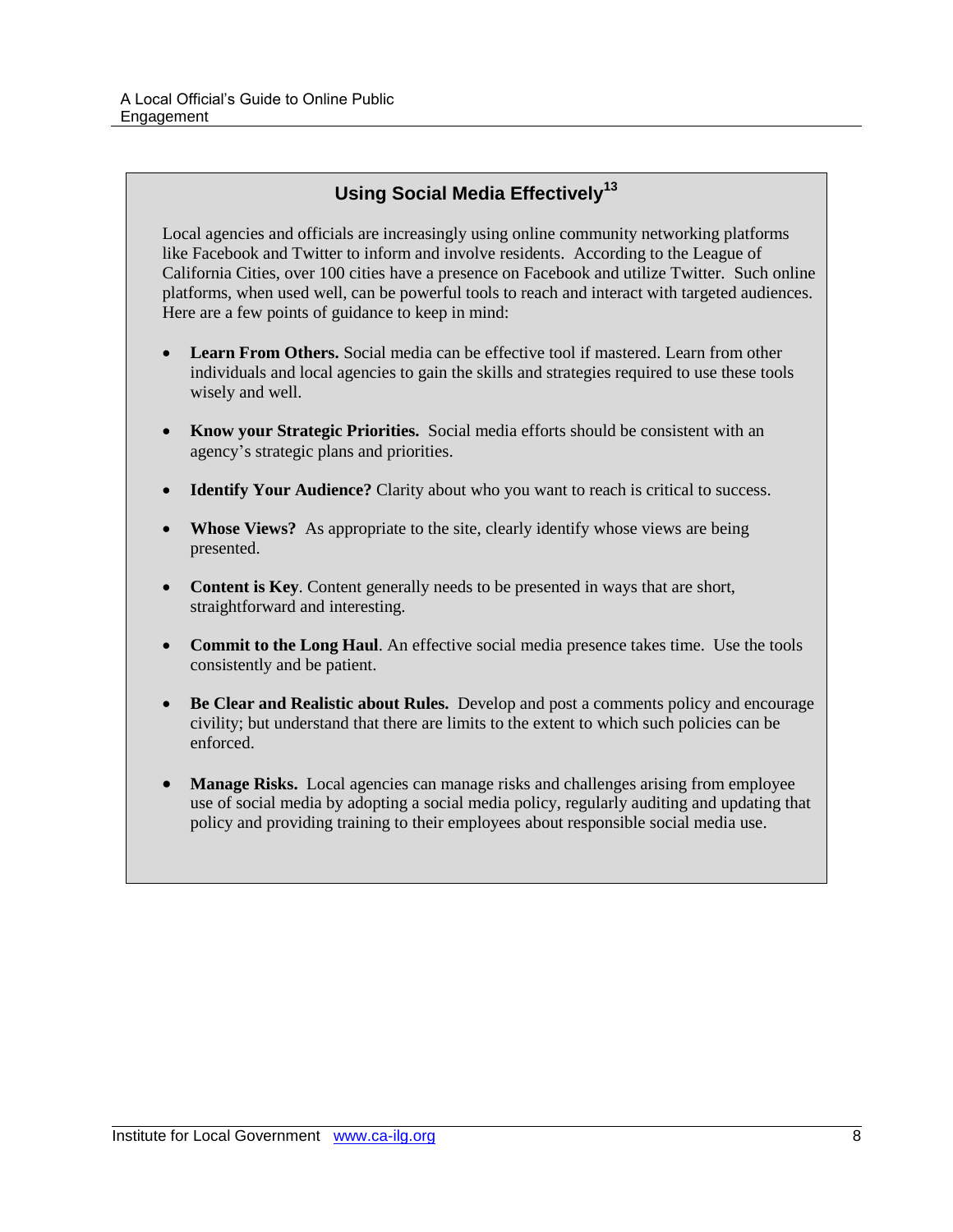# <span id="page-12-0"></span>**2. A Consultation Approach: Using Online Tools to Consult the Public**

### <span id="page-12-1"></span>**A. Why Use Online Tools to Solicit Information and Views from Residents?**

Online consultation approaches typically allow individual residents to respond to a local agency solicitation for views and information, perhaps with some sort of local agency response in return. This can allow decision makers to benefit from resident ideas on topics ranging from local agency services to local planning, policy and budget decisions.

Such online consultation may be "built-in" (perhaps as a function of an agency website), be offered as a stand-alone online survey or poll, occur though an online suggestion box or cell phone app or take some other online form.

While not providing an opportunity for the back and forth discussions among residents as in online deliberation (see "A Deliberation Approach" below, p. 15) public consultation can offer local agencies important information to help shape services and decisions while providing members of the public with participatory roles and experience in their communities.

# <span id="page-12-3"></span><span id="page-12-2"></span>**B. Key Strategies**

### **Address Important Design Questions<sup>14</sup> 1.**

Answering three important questions will help determine the most appropriate online consultation approach. First, it is important to consider the issue of participation and representativeness in public online consultation efforts. Are you seeking a demographically representative sample of the public or are you hoping to hear from whoever is most interested, most affected and/or has capacity and access to respond? Most online surveys are not scientific opinion polls and respondents will tend to be the more informed and active citizens.

#### **Summary of Online Tools to Consult with Residents**

- Address important design questions.
- Be clear about how input will be heard and used.
- Build consultation into the agency website.
- Use surveys and polls.

It is also important to consider whether the intent is

"outside-the-box" thinking about local agency actions or decisions, or whether you are requesting more basic information (such as asking for the worst potholes needing repairs).<sup>15</sup>

It is also important to determine if there is a need to aggregate and rank the ideas submitted.

This answer to these questions will help shape the most appropriate online consultation effort (or encourage a combination of online and face-to-face approaches). Please see *Using Tools*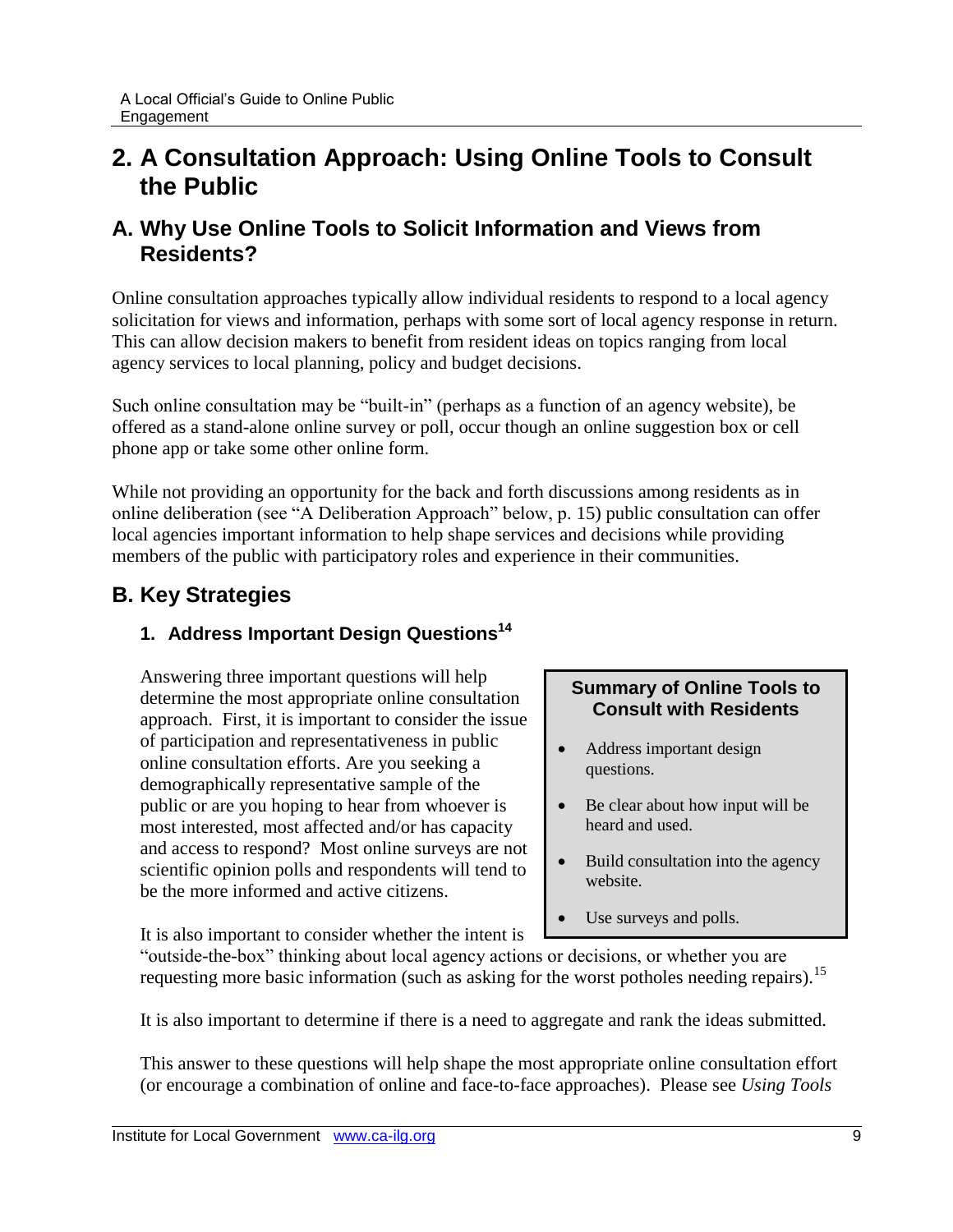*to Engage – and be Engaged by – The Public (*in Resources section, p 24) for more information.

### <span id="page-13-0"></span>**2. Be Clear About How Input Will Be Heard and Used**

For any online consultation, outline the agency's needs and expectations, explain how the offer or request for input fits into any broader engagement process, and let participants know what to expect in terms of responses and actions in the period following their input. Those offering their views or responding to a survey or poll will appreciate knowing how their input will be received, heard and considered. A statement about the role and responsibilities of the official, department or elected body that will use or act on the public's contributions is also useful.

It can also be helpful for a local agency to provide certain identifying information for the staff charged with receiving input from residents. Having a name, photograph, biography, work phone and email can enhance participation and participant satisfaction.

Additionally, a personalized response and expression of appreciation (for comments) from the local agency will make additional participation in the future more likely.

### <span id="page-13-1"></span>**3. Build Consultation into the Agency Website**

A local agency website can be a source and a repository for public consultation. This helps bring residents to a local agency and allows users to both view and use the information provided on the site and to offer their ideas or suggestions.

The City of Palo Alto has developed a web-based tool for tracking the progress of Council priorities that allows users to access supporting and background information relating to different priorities and to provide feedback on goals and progress.<sup>16</sup>

Another option is an online suggestion box. In 2010 San Francisco, facing a huge budget deficit, developed an online suggestion box and solicited city workers for their best ideas about how to save money and more efficiently provide services. A review panel reviewed the hundreds of submissions and several suggestions were subsequently adopted and saved the city hundreds of thousands of dollars annually.<sup>17</sup>

### <span id="page-13-2"></span>**4. Use Surveys and Polls**

Local agencies can use online surveys and polls for a range of purposes. Residents can be asked to submit ideas, rank service needs, rate performance, or make recommendations on agency decisions. This can be particularly useful way for local officials to understand community concerns and receive guidance on forthcoming actions. As appropriate, providing background information online about the survey topic can help create more informed respondents and make the results more useful.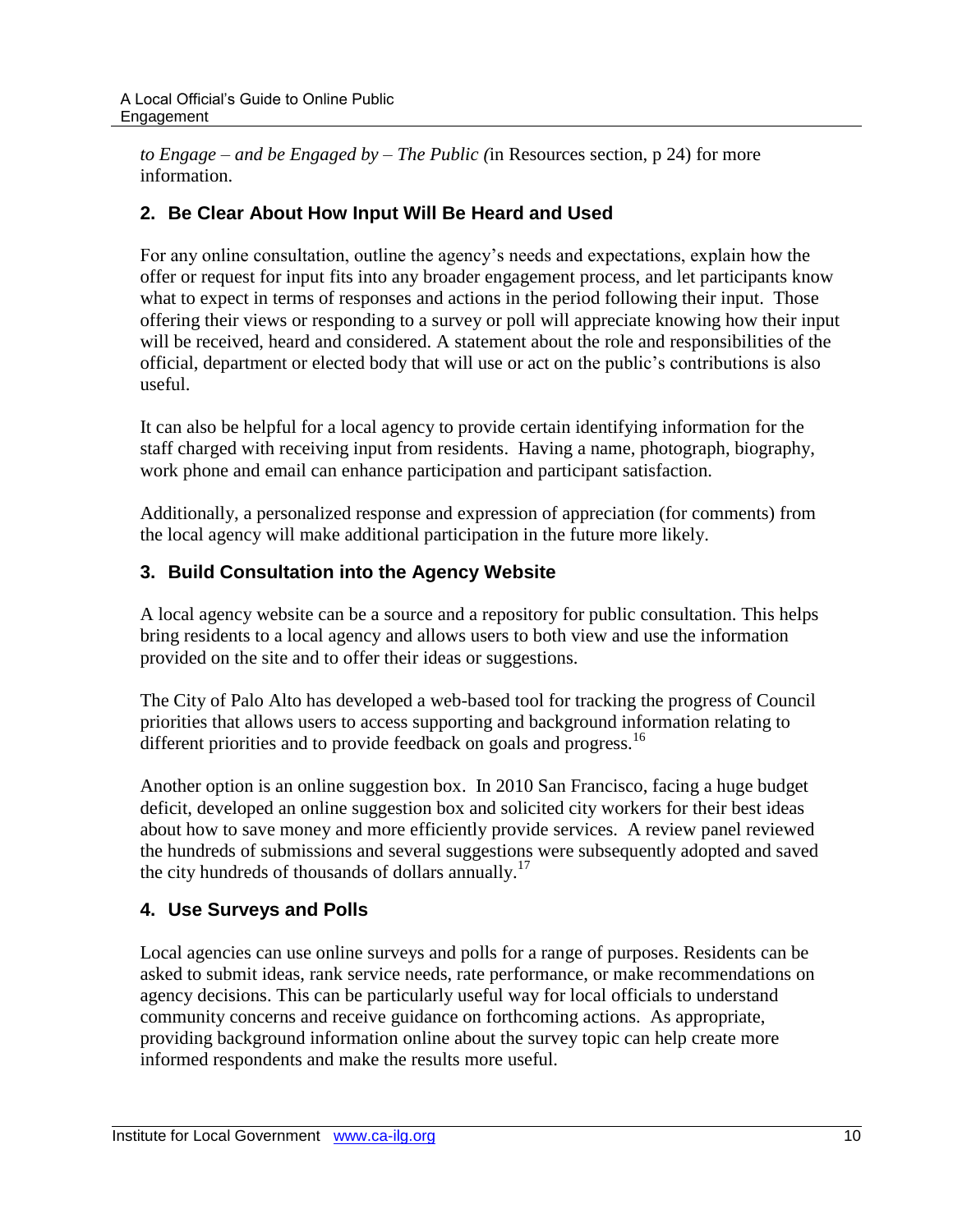For instance, the City of San Diego has used an online survey tool to get residents' feedback about a proposed redesign of its water and sewer bills.<sup>18</sup> The Long Beach city council partnered with a downtown business organization to create an online survey to obtain information related to community support for the arts and how the city could be branded as an anchor for the arts.

The City of Belvedere designed a 20 question online survey to educate and collect input from residents about options for addressing the nuisance caused by the local deer population. The survey was accompanied with background information about the issue, and about how the resident committee addressing the issue would make a final recommendation to decision makers.

Online survey background information can help residents understand the challenges and trade-offs facing local officials. According to city staff in Menlo Park, the city's online budget survey helped residents better understand city services, their costs and the difficult decisions that had to be made.

In some cases, local agencies are using online surveys to assess the type and extent of resident public engagement and to ask community members to rate the local agency's effort to inform and engage the public.

While background information can be important, surveys themselves should generally be kept relatively short and focused. People can easily lose interest in a lengthy or complex online survey or poll. A shorter exercise is likely to significantly expand the number of participants.

### <span id="page-14-0"></span>**5. Host Special Issue Forums**

Local officials or agencies may wish to host a special online forum to solicit resident ideas on an important and timely topic, and ask participants to also vote on or rank the ideas submitted.

A Sonoma County Supervisor used an online collaboration platform that allowed for his ongoing structured dialogue with voters in his district about topics such as jobs, the economy, education, and the environment.<sup>19</sup> This online platform allowed the supervisor to pose and answer questions from residents, and residents could also submit ideas and show support or opposition to the ideas of others.

The City of Citrus Heights has hosted a live chat featuring the Citrus Heights Police Chief that provided an opportunity for community members to ask questions and voice concerns.

In 2009 the City of Santa Cruz hosted a feedback forum on the Internet to elicit community ideas on a \$9 million General Fund Budget deficit. The city launched a website that provided background information about the budget issue, including primers and financial documents. Residents were invited to register on the site with their email address, educate themselves on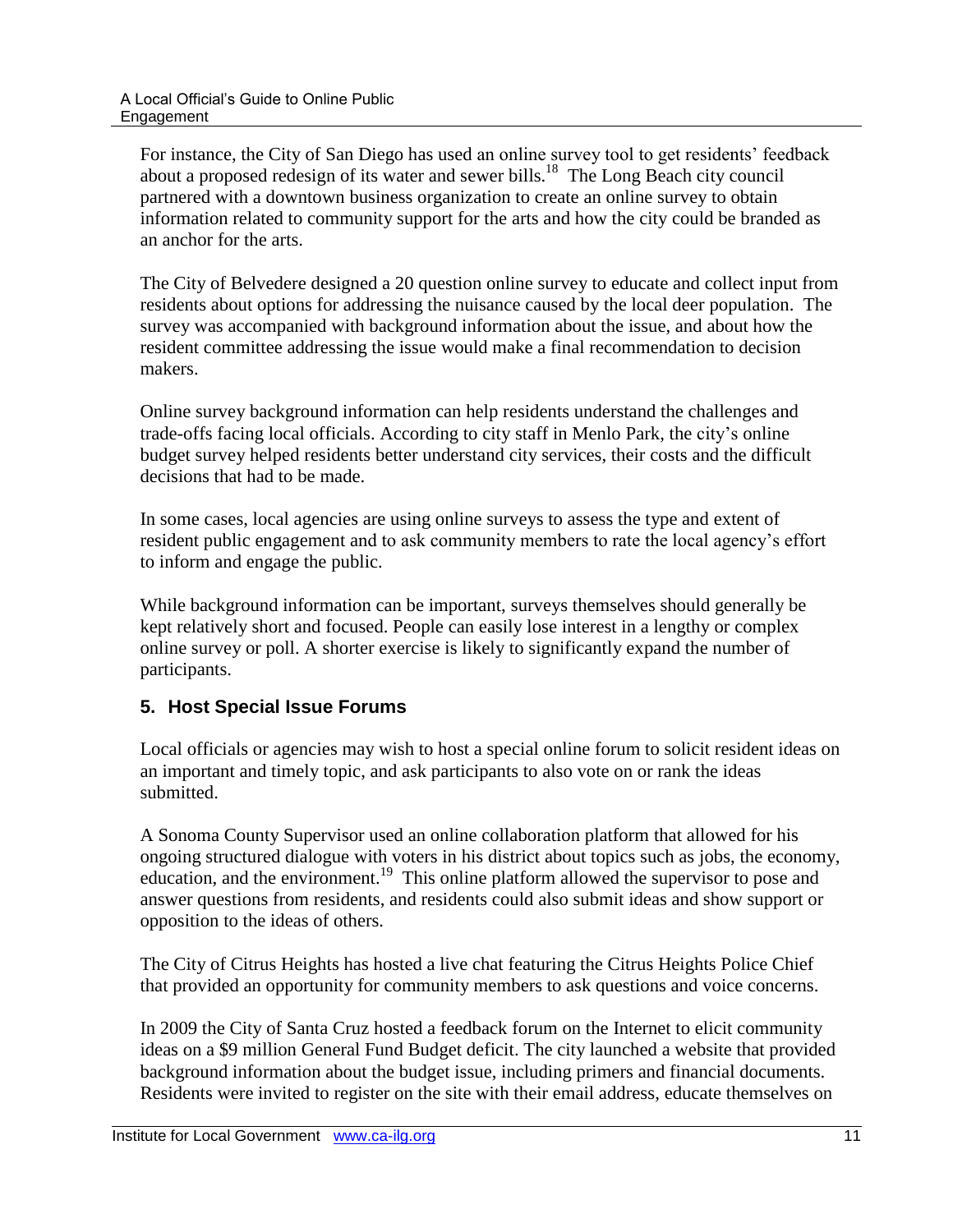the topic, and propose solutions for raising revenues and/or cutting costs. Online suggestions generated a response from the city and were voted on by other users, with the top ten used by the city to guide budget strategies. City staff reported that this online project reached more constituents than traditional town meetings, with over 200 suggestions, a couple of thousand individual votes, and more than 2,000 views. And the community "bought into" the proposed solutions because they had originated with the public.

#### <span id="page-15-0"></span>**6. Consider Smartphone Applications**

Smartphone mobile applications have been principally used by local agencies to allow residents to report road hazards or public safety issues, and request local agency services such as graffiti removal. (See "Be Smart About Smartphones" sidebar). However City of Anaheim residents can now download the "My Anaheim" application for iPhone and Android phones in order to learn about city events and send comments to local officials. With the increasing capacities of smartphone technology, and its broad demographic use and availability, it is likely that smartphones will become a more significant part of public consultation efforts, perhaps routing public feedback and comments directly to local agency department staff. $20$ 

### **Be Smart about Smartphones**

People are increasingly accessing information and communicating online using smartphones and small screen tablet computers. Consider how online communications may be adapted to these mobile devices. Having relevant local agency web pages available in a smartphone friendly format enables residents to easily access this information.

Mobile online devices and new applications (or "apps") can empower residents to play an active role in identifying developing issues. For instance, in the cities of Long Beach, San Ramon and Santa Monica, residents can use a smartphone app to report issues such as potholes, graffiti and code violations quickly and accurately to the appropriate department with a quick photo. Local officials also use smartphones to take photos of community events and share them instantly on social networks and to quickly back up important documents.

The Santa Cruz Police Department has developed an IPhone application that provides access to the Police Department's scanner feed, online crime maps, videos, photos and a departmental blog. In addition, consumers can submit crime tips from their mobile phone and view alerts.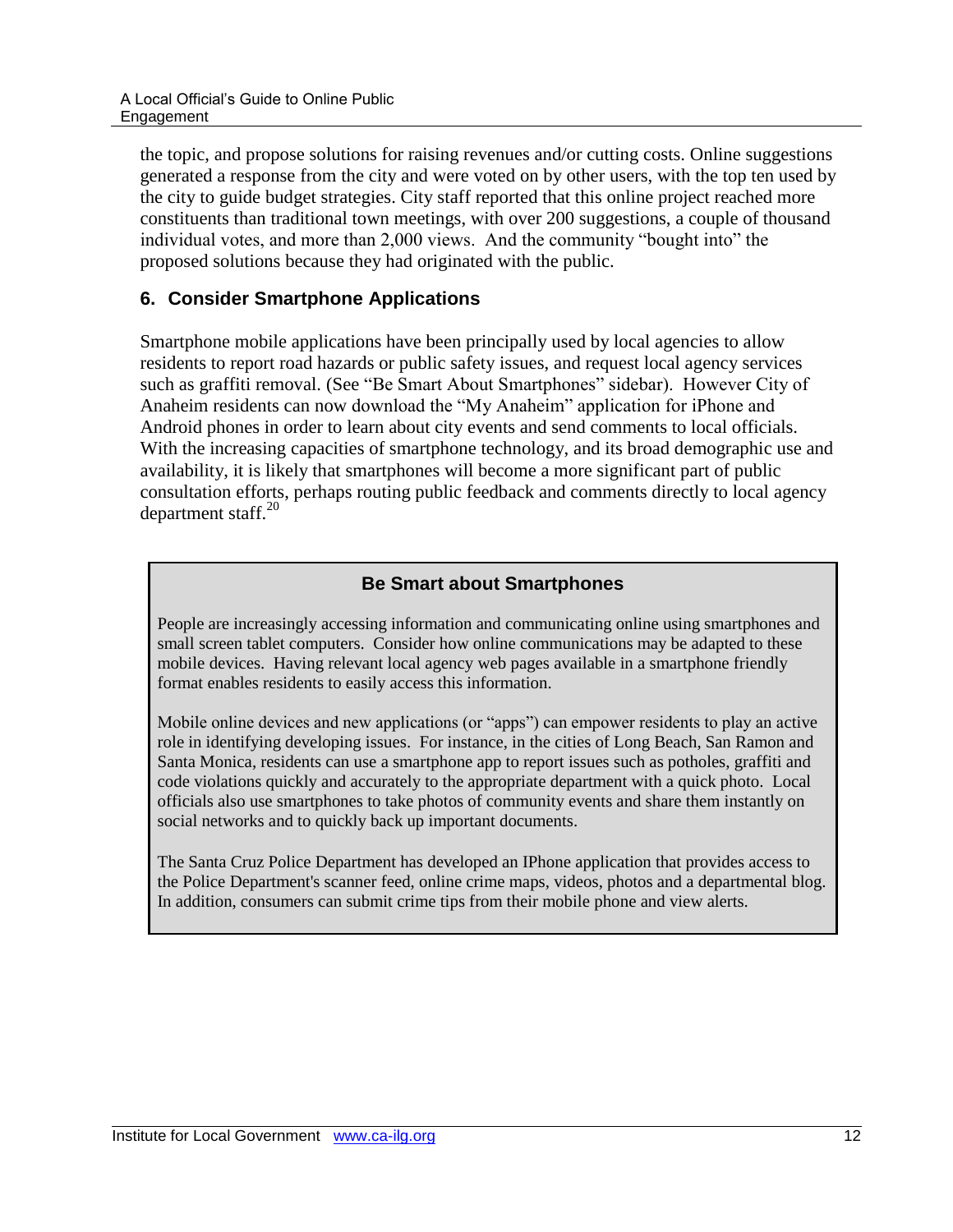# <span id="page-16-0"></span>**3. A Deliberation Approach: Engaging the Public through Online Discussions**

### <span id="page-16-1"></span>**A. Why Use Online Tools to Engage Residents in Public Deliberation?**

Online deliberation approaches allow members of the public to communicate with each other electronically through an interactive platform (either in real time or as they have the opportunity to participate) in order to share views and information and develop ideas or recommendations for a local agency's consideration.

Online deliberation can generate informed and useful input to local officials that can result in higher levels of public support for the decisions reached. In contrast to opportunities for more limited online comments, feedback or survey responses, the deliberative exchange of information and consideration of trade-offs allow participants to construct more informed and broadly supported recommendations

Online deliberation may be a stand-alone activity but is often paired with a face to face process as a means to secure broader participation.

When a local agency hopes to scale up participation in a community forum or conversation, online strategies can enable people who may be too busy to attend public meetings to participate whenever their schedule allows.

# <span id="page-16-3"></span><span id="page-16-2"></span>**B. Key Strategies**

### **1. Address Important Design Questions**

Somewhat similarly to the design questions in the Public Consultation section above, organizers of online public deliberation processes must grapple with the their goals for participation and representativeness, including the desired total number of participants. Other questions impacting design will include the complexity of the issue, the expected level of disagreement and contentiousness among participants, the degree to which the goal is a common or prioritized set of recommendations and the desired specificity of those recommendations. Some of these questions, and the determination of the best online deliberative approach, may also require a consideration of anticipated costs and staff time.<sup>21</sup> Additionally, it is especially important for online engagement that local officials clarify how any input received will be documented, where it will be available online and how it will be used by the local agency.

### <span id="page-16-4"></span>**2. Plan for Participation**

As one observer puts it, the Internet is full of "engagement 'ghost towns,' many of them created by government."<sup>22</sup> It is very important that any effort to develop an online deliberative forum have a thoughtful and detailed plan to recruit participants. Matt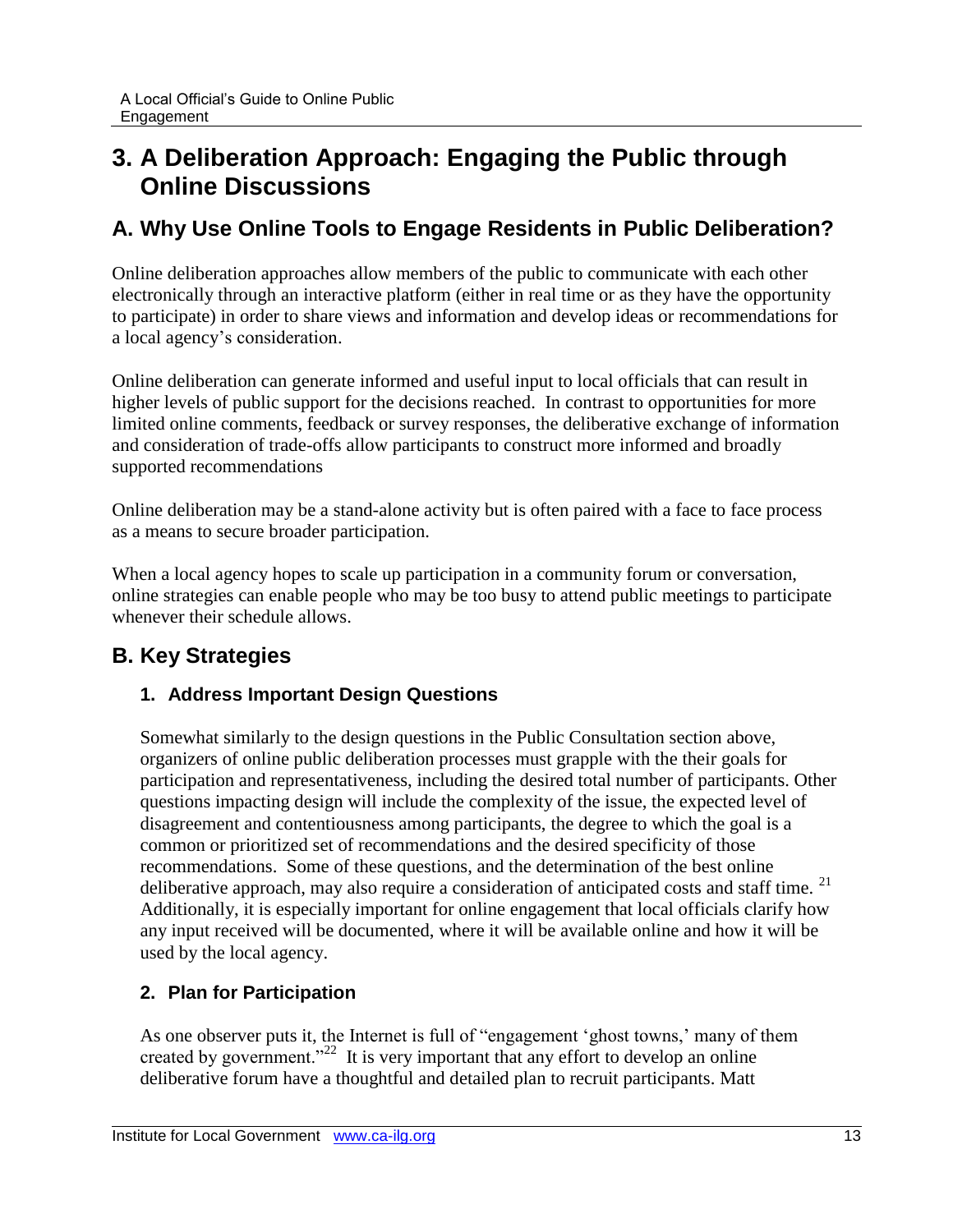Leighninger of the Deliberative Democracy Consortium suggests three strategies to this end: $^{23}$ 

- Map the networks of possible participants within the community, including those most affected and those who have a personal or organizational interest in the topic;
- Reach out to leaders within those interested or affected networks, groups, organizations or congregations, and ask the leaders to help recruit participants; and
- Use conversations to develop a recruitment message that will appeal to people's core interests.

In addition, develop a recruitment communication/outreach plan that involves local agency and community print and electronic media. It can be helpful to create specific participation goals by neighborhood, community or demographics as this will help focus outreach approaches for those who may be harder to reach or traditionally less likely to be involved.

### <span id="page-17-0"></span>**3. Develop Appropriate Online Deliberation Opportunities**

As these are typically time and staff intensive efforts consider what issue or issues facing your local agency would benefit by online deliberation (or by an online component of a face to face public deliberation). This will typically be an issue that is a matter of some controversy, for which an easy or ready solution is not available, and which requires (explicitly or implicitly) an answer to the question "what kind of community do we want to be."

The City of San Jose used a wiki-based (see Glossary, p. 19) process to incorporate the

#### **Summary of Key Strategies to Engage the Public Online**

- Address important design questions.
- Plan for participation.
- Develop appropriate online deliberation opportunities.
- Ensure facilitation and moderation of discussions.
- Establish online networks to facilitate neighborhood discussions.
- Combine online deliberation with other engagement opportunities.

input of thousands of residents into the 2040 Envision San Jose planning process. This site attracted nearly 4,500 online participants in fewer than four months, with online participants posting over 100 images, completing 2,784 surveys, and leaving 240 pages of posted comments. Activities for participation included online surveys with instantaneous results, a blog or message board, a mapping exercise, background information including maps, plans, and recorded and video presentations, and more.

The County of San Mateo, facing a multi-million dollar budget deficit asked its staff and citizens for their ideas on how to decrease costs, increase revenues or improve productivity. On an Internet platform, staff and the public submitted ideas, commented on one another's suggestions and chose their top solutions.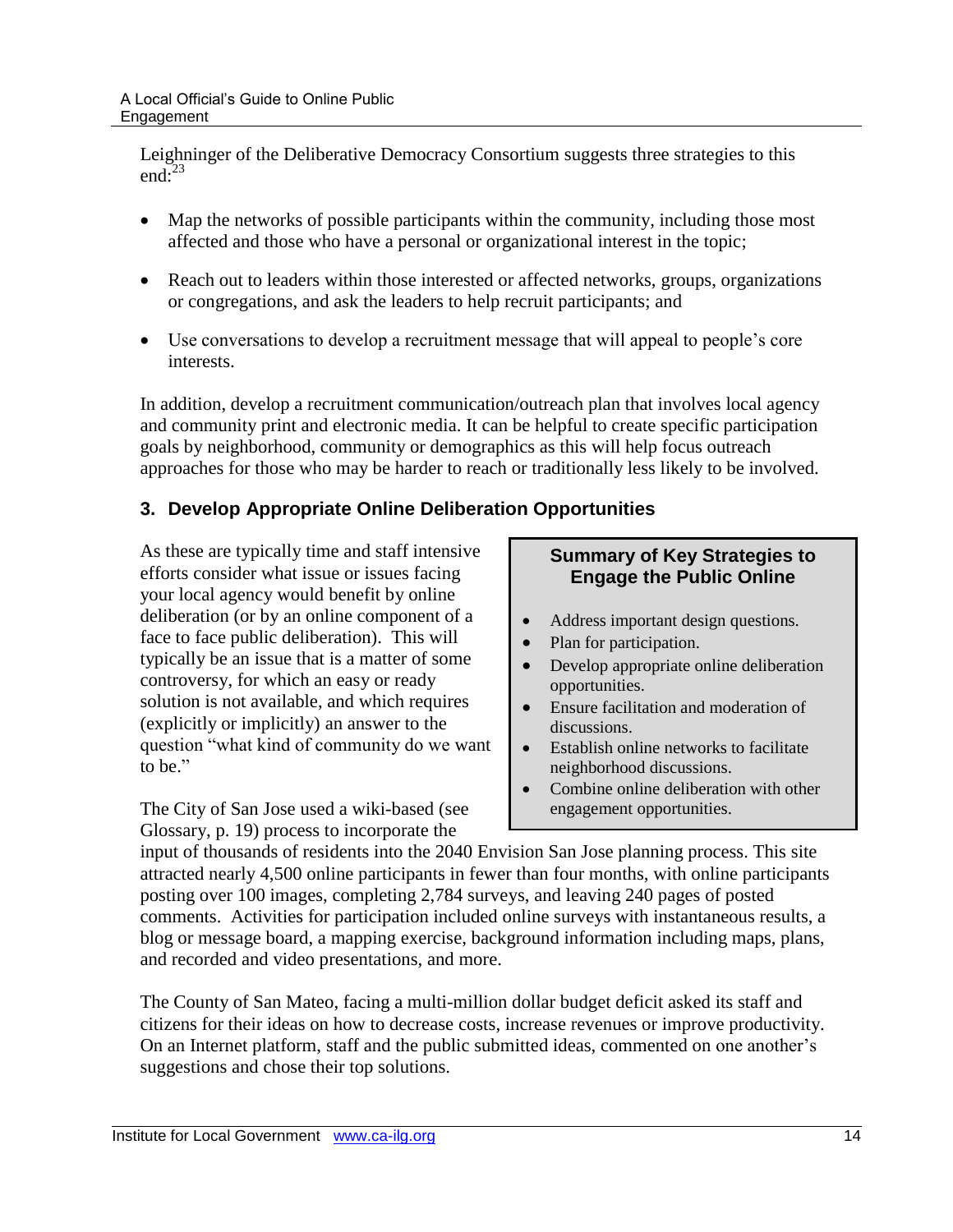In the City of Richmond, California, as part of its General Plan Update, an interactive website with land use simulation exercises allowed residents to weigh in on planning options in Spanish or English.

### <span id="page-18-0"></span>**4. Ensure Facilitation and Moderation of Discussions**

In some cases, communication through online forums and discussions will have the potential for rude comments or inappropriate language, anger and personal attacks or random comments unconnected to the topic. Increasingly, online services are becoming more sophisticated with structures, rules and perhaps moderation built in to help maintain an effective, welcoming and appropriately controlled forum. However, few tools or platforms will eliminate the need for an informed agency staff member to actively monitor and (at times) moderate online deliberative forums. In some way, shape or form, participants must be welcomed, ground rules explained, questions addressed, the process guided, discussions kept on topic and input synthesized. As appropriate to your goals and approach, be sure your online deliberation process is prepared to address these requirements, with clearly outlined staff responsibilities.

#### <span id="page-18-1"></span>**5. Establish Online Networks to Facilitate Neighborhood Discussions**

A number of California cities are signing up with new social networking site that allow residents to create virtual communities and to communicate with one another about activities and issues pertinent to their respective neighborhoods. While the focus is often on non-policy issues such as gardening tips, yard sales, needed street repairs and the like, these forums can help build social capital among residents.

Redwood City, California, uses one such social networking site. According to the city manager, the network helps "bring true neighbor-to-neighbor community building to Redwood City… and is a channel of communication between the City and our residents."

Additionally, these networks can also inform residents about local agency services and events. For instance, in one community a staff member from the planning department became the regular "go-to" source to answer questions about building permits.

Neighborhood networks may also provide a potential online forum through which residents can discuss and offer feedback to local officials on proposed policies or other decision making.

As one observer has pointed out, online recruitment to these sites is "neither broad nor deep enough to be effective in high immigrant, low-income, racially/ethnically diverse neighborhoods."<sup>24</sup>

However in some cases these neighborhood-based forums may not allow those from outside that neighborhood (including local officials) to become a "member" and participate. And at times residents have been anxious to *not* have "city business" become a topic of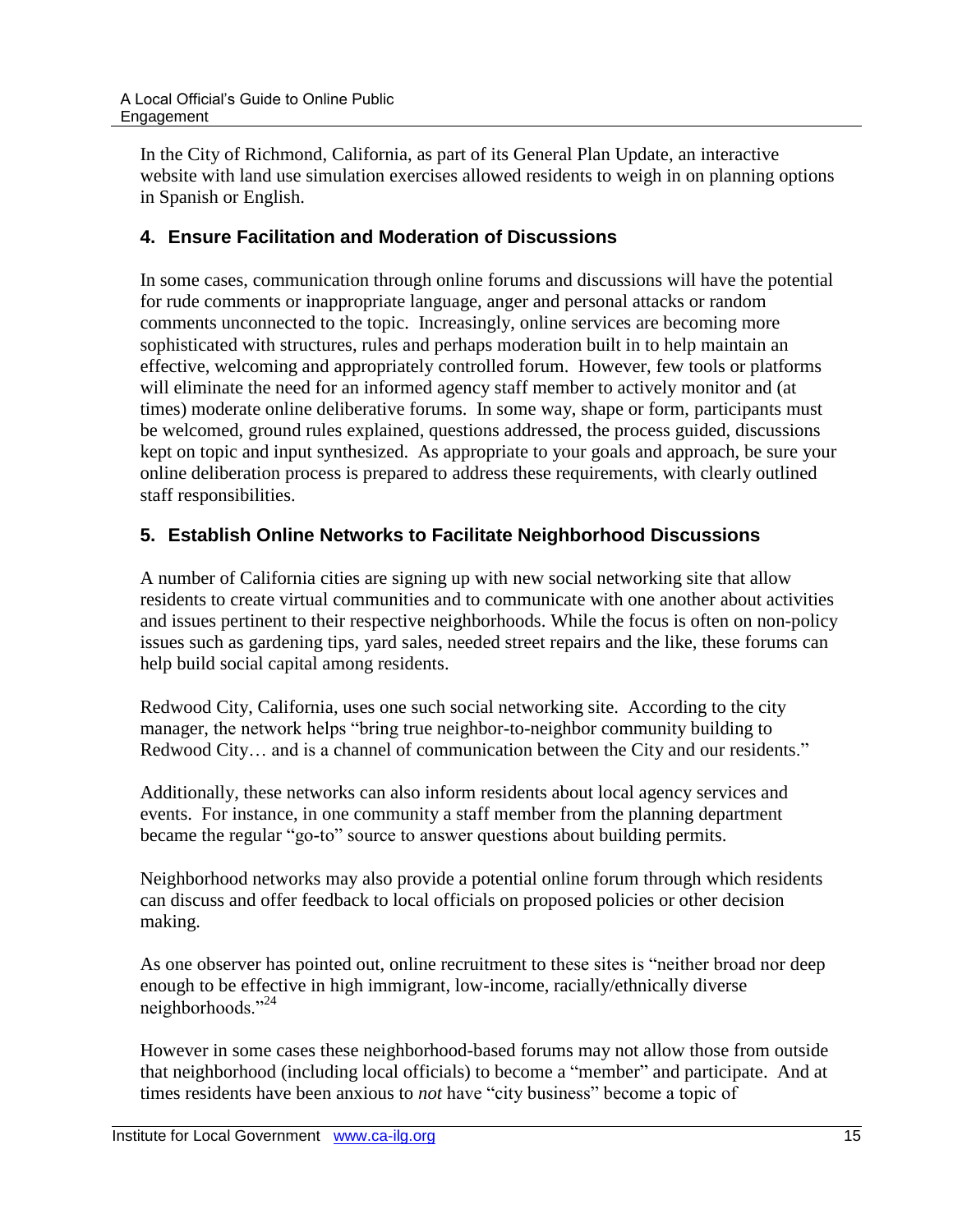neighborhood network discussions, wanting the network to stay focused on "non-political" neighborhood news and events.

With a growing number of firms providing such neighborhood networks services, local officials may be put in an uncomfortable position of being asked to endorse one or another. It may often be the case that a local government will make information about a neighborhood network available to residents but not specifically recommend its use.

#### <span id="page-19-0"></span>**6. Combine Online Deliberation with Other Engagement Opportunities**

Online deliberation can effectively supplement efforts to inform and involve residents through other means, from surveys to face to face public meetings and community conversations. Online approaches are especially useful to help inform and educate residents, expand participation opportunities and add to the effectiveness of an overall public engagement effort.

These two forms of communication - online and face to face - each have unique strengths and limitations: nothing can beat the convenience and choice of online tools, and nothing can beat the emotional impacts of a face to face meeting.<sup>25</sup> The authors of a report from Public Agenda, *Promising Practices in Online Engagement,* suggest that "(t)here's a growing body of evidence that suggests the most powerful applications merge online and face to face interaction, switching seamlessly from one to another."<sup>26</sup>

For instance, information gathered from a resident survey might suggest topics for an online deliberation, which in turn might help to frame choices or scenarios for a series of face to face public discussions.

The City of Menlo Park used an online forum along with phone and mailed surveys that informed residents about the city's budget situation and asked them to balance the budget by prioritizing strategies to reduce costs or increase revenues. Local officials used the results from the surveys to develop budget-balancing strategies, which community members discussed face to face in follow-up workshops.

# <span id="page-19-1"></span>**4. Glossary of Selected On-line Terminology**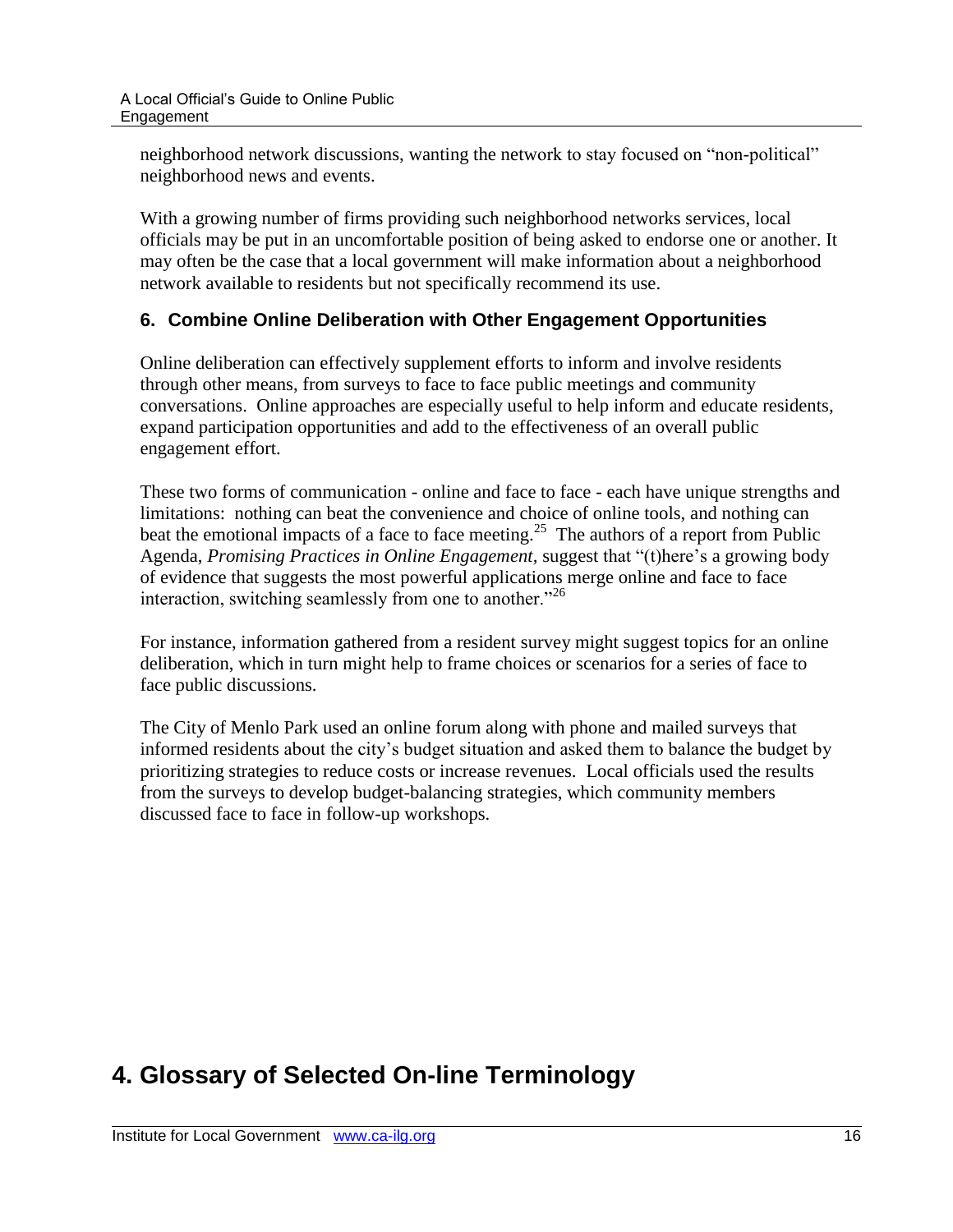**Application (App).** A software program that runs on your computer, smart phone or other technology device. Examples include web browsers, e-mail programs, word processors, games, and utilities.

**CAPTCHA.** This term, used as a way to prevent spam, refers to the letters and numbers that ask a user to type in when filling out an online form.

**Cloud / Cloud Computing.** Allows a user to use the internet as an application platform, or a service that can store data instead of storing the data on a hard drive.

**Crowdsourcing.** This is an agency presentation of a particular task to the public for their collaborative input. This process outsources a task, usually assigned to an individual, to a group or community of people through an open call for assistance<sup>27</sup>.

**Geotagging.** Using the GPS on a cell phone to provide location information.

**Government (or Gov.) 2.0.** Refers to the use of technology to engage the public, creating a more open line of communication.

**Instant Messaging.** A form of real-time text based messaging between parties that can be used on a computer, smart phone or other electronic device.

**Metadata.** A set of data that describes and gives information about other web data. It could be used to describe the length, author and date created or describe the composition and size of a web image $^{28}$ .

**Mobile 2.0.** A term used to describe when a websites recognizes a mobile device and then uses the phone's GPS to indicate where a user is located. Facebook uses this technology when you "check in".

**Online Chat.** Any form of real-time text based communication occurring over the internet.

**Online Ideation.** The use of computer software or web applications to engage in a type of online public participation session that asks participants to brainstorm and come up with new ideas and problem solutions.

**Online Engagement Tools.** A series of tools available to agencies that can be used to make internet information available to residents. Below is a list of some of the most widely used online engagement tools: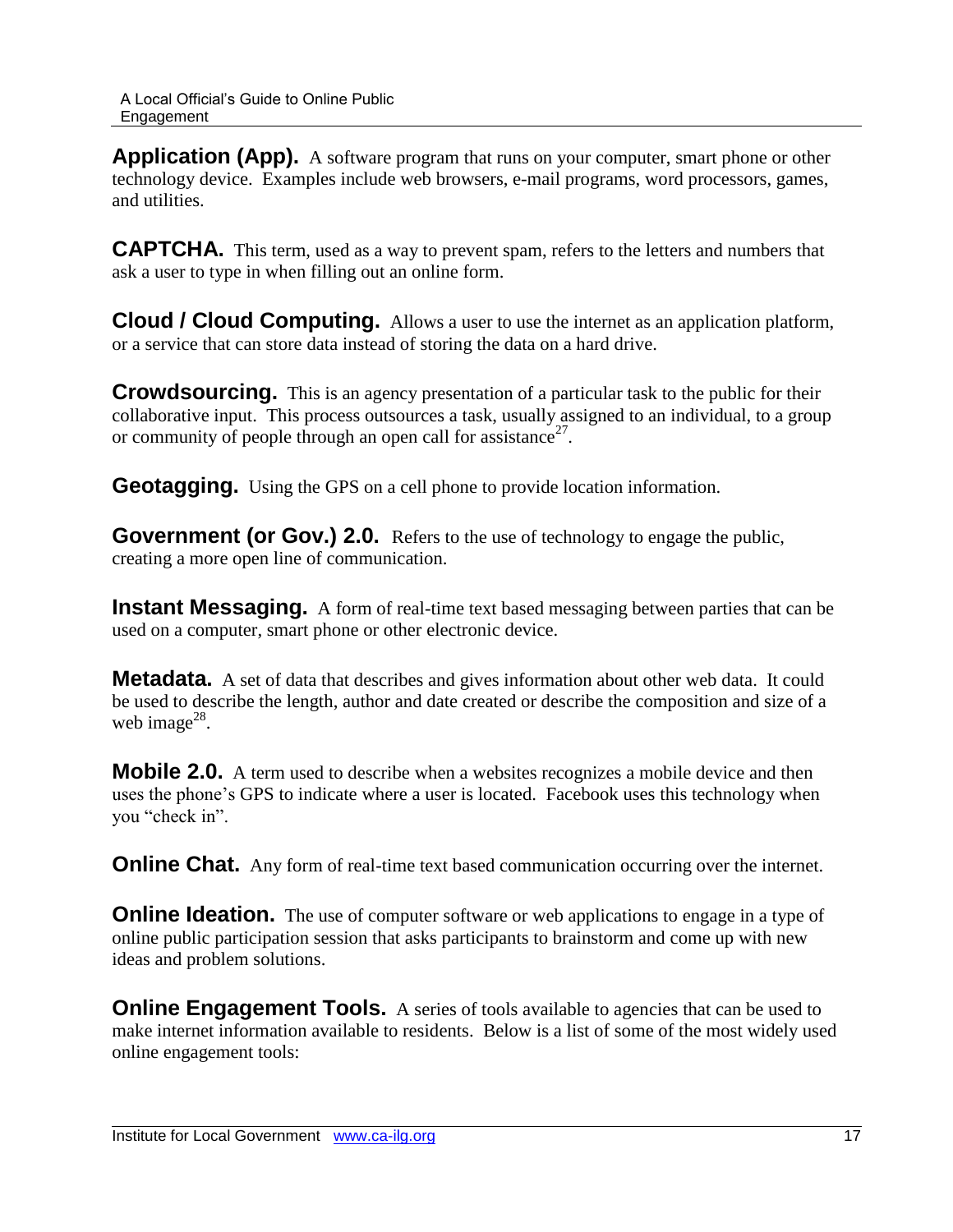- Blog. The term "blog" is a combination of the term "web log". This online tool allows agencies to maintain an up-to-date commentary of important agency matters, information and important events. A blog can combine commentary, graphic images and links to other information that the public might find useful on the subject matter.
- **Facebook©.** Allows staff to use short bursts of information to keep the public informed on current areas of interest and upcoming events.
- **Podcasting.** A combination of the words "iPOD" and "broadcasting", podcasting is a method of broadcasting audio or video programs via the Internet. Podcasting software allows users to receive automatic updates of a particular podcast and then decide when and if they want to listen to it.
- **Twitter©.** Allows staff to use short bursts of information to keep the public current on upcoming events and other areas of public interest. More instantaneous than other forms of online communication, it can be used as a type of mini blogging platform. Additionally, Twitter can be used to find out residents and visitors are saying about a community, provide breaking news, to locate material, and research topics and issues $^{29}$ .

#### **Twitter Terminology**

- **Tweet**: A message sent through Twitter that is 140 characters or less. Character counts include punctuation, spaces and links.
- **Follow**: Twitter users can follow other Twitter users and are referred to as "followers". When you follow someone's Twitter account, all of their tweets will appear in your news feed. The more accounts you follow, the more tweets you will see in your news feed.
- **News Feed**: The news feed is a chronological list of all of the tweets sent by the various Twitter accounts you follow.
- **Retweet**: When you see a tweet from someone else that you would like to share with your followers, you can retweet it. Retweeting helps the original tweet reach a wider audience. Retweets are abbreviated in tweets as RT.
- **Mention**: When a tweet includes a complete user name, that tweet is then visible to that user, regardless of whether or not they subscribe to the feed. Mentioning a user in a tweet is a way to connect with them directly.
- **Hashtag**: A hashtag is a way of tagging a tweet so that it is searchable by topic. When a word or code is preceded by the # symbol, it becomes a hashtag. When you want to tag your tweet, include the hashtag somewhere in the tweet. For example, #cabudget is a hashtag used to track tweets that are related to the California state budget. www.hashtags.org lists popular hashtags.

**Open Source.** This refers to a collaboratively created, free software program. The source code of these programs is made available for general use and/or modification by other users in order to customize to fit their individual needs.

**Smartphone.** Refers to a mobile phone with internet, computer and application capabilities.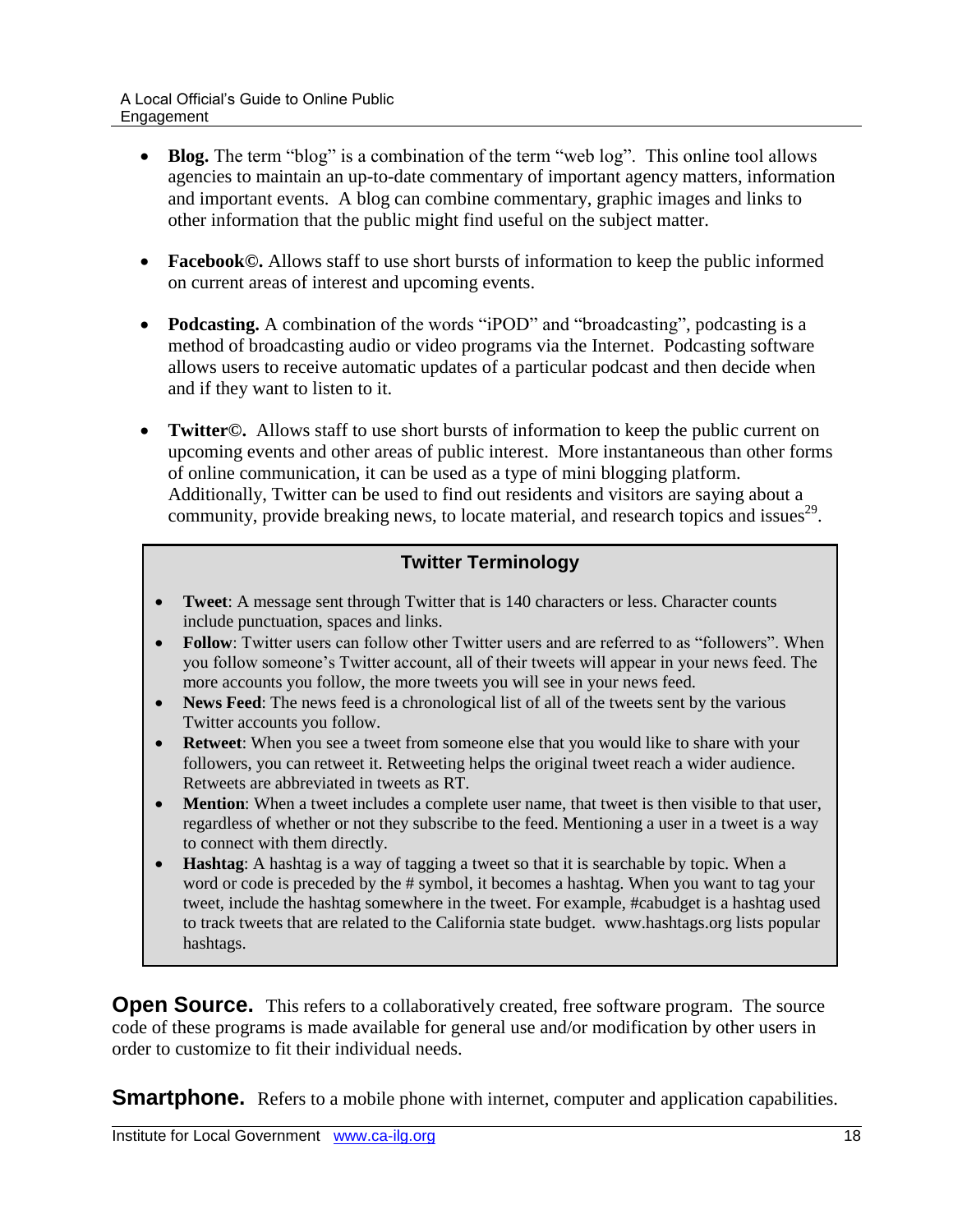**Social Media.** Refer to various activities that integrate technology, social interaction, and content creation. Social media allow people to create web content, organize content, edit or comment on content, combine content, and share content. Social media and Web 2.0 use uses many technologies and forms, including RSS and other syndicated web feeds, blogs, wikis, photo–sharing, video–sharing, podcasts, social networking, social bookmarking, mashups, widgets,

**Web Analytics Data.** The process of measuring, collecting, analyzing and reporting internet data for purposes of understanding and optimizing web usage.

Web 2.0. Web applications that facilitate participation, interaction and collaboration.

Webcast. This is a web-based, one way broadcast of information on a particular subject and does not provide a way for the presenter to interact with the audience.

**Webinar.** This is a short, web based seminar that is used to share information in real-time and includes an interactive element that allows for discussion and party participation.

Wiki. This term refers to a website that allows a collaboration of users to add, delete or change information on the site, creating one place that an organization can create, share and various projects and ideas $^{30}$ .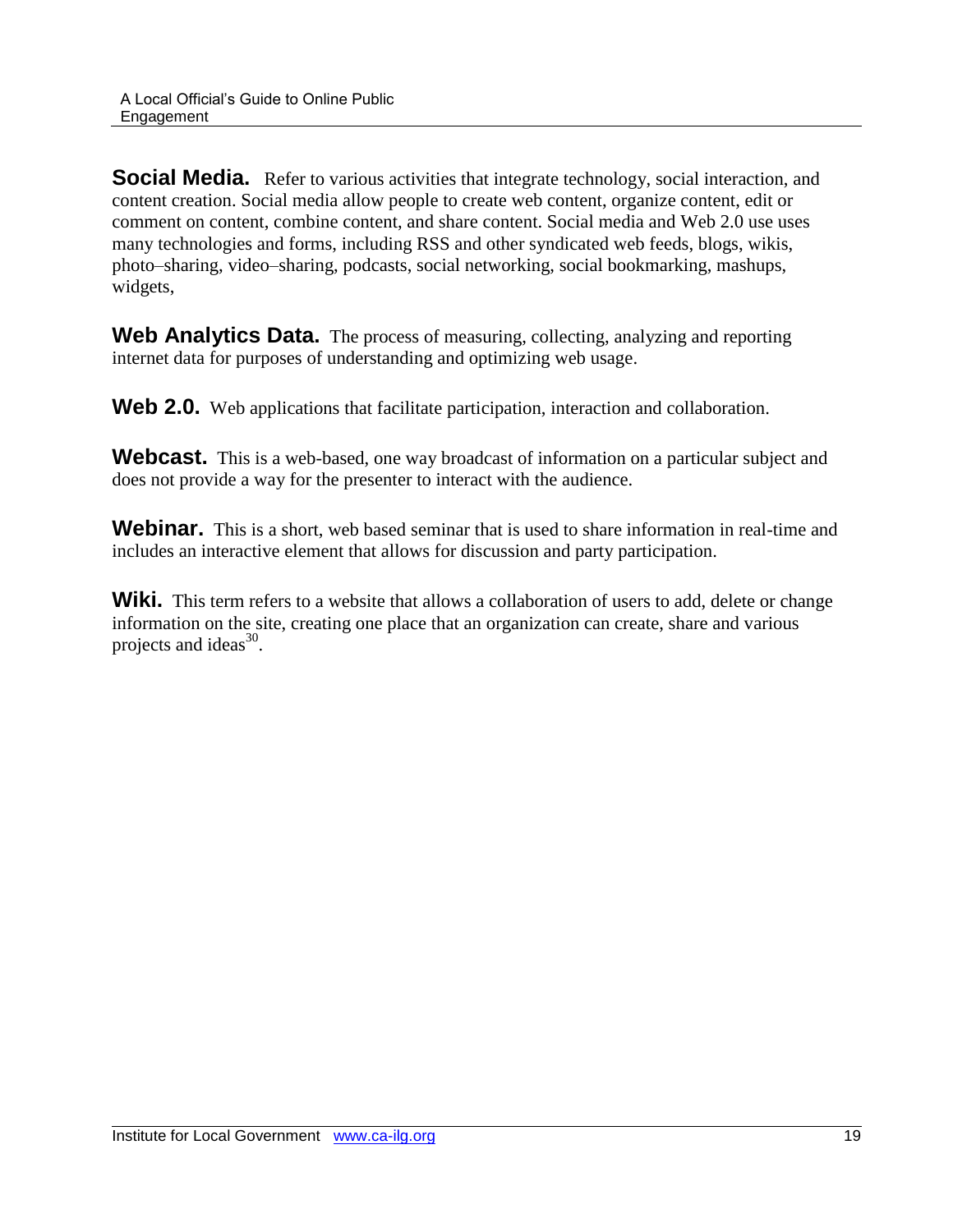# <span id="page-23-0"></span>**5. Further Readings and Selected Resources**

### <span id="page-23-1"></span>**A. Institute for Local Government Resources:**

[Best Practices and Resources](http://www.ca-ilg.org/post/online-engagement-best-practices-and-resources) - Publications, best practices, reports and other resources to help counties and cities engage their residents using online engagement, technology and social media.

[Local Agency Website Transparency Opportunities](http://www.ca-ilg.org/post/local-agency-website-transparency-opportunities) – The June 2012 *Western City* magazine article describes ways local agencies can increase transparency efforts through their website.

[Social Media and Public Agencies: Legal Issues](http://www.ca-ilg.org/document/legal-issues-associated-social-media) - Chronicles legal issues that local public agencies face relating to the use of social media and offers advice about reaping the benefits of social media while minimizing the pitfalls.

[The Ethics of Public Language](http://www.ca-ilg.org/post/ethics-public-language) - A recent *Western City* magazine article describes the benefits and costs of local officials using technical terms, and provides advice on how to communicate in a clear, direct manner with members of the general public.

[Understanding the Basics of Public Service Ethics: Transparency](http://www.ca-ilg.org/transparency) Laws - provides a plainlanguage explanation of laws relating to public officials and transparency.

### <span id="page-23-2"></span>**B. Other Resources**

Building Democracy through [Online Citizen Deliberation: A Framework for Action](http://files.uniteddiversity.com/Decision_Making_and_Democracy/building_democracy.pdf) Peter m. Shane 2008, Center for Interdisciplinary law and Policy Studies Moritz College of Law

[Community Information Toolkit:](http://www.knightfoundation.org/media/uploads/publication_pdfs/2011_KF_Community_Information_Toolkit.pdf) Building Stronger Communities through Information Exchange John S. and James L. Knight Foundation and the Monitor Institute March 2011,

[Designing Social Media Policy for Government: Eight Essential Elements](http://www.ctg.albany.edu/publications/guides/social_media_policy/social_media_policy.pdf) Jana Hrdinová , Natalie Helbig, and Catherine Stollar Peters May 2010, Center for Technology in Government, University at Albany, SUNY

[Designing Successful Online Consultations](http://www.intellitics.com/blog/2011/03/12/sxsw-future-15-designing-successful-online-consultations/) Tim Bonnemann

March 2011, Intellitics Inc.

[E-Democracy Improves Trust](http://icma.org/en/Article/101874/EDemocracy_Improves_Trust?pub=104&issue=&utm_source=Local+Government+Matters&utm_medium=email&utm_campaign=) Evelina Moulder March 2012, International City/County Management Association [Engagement Commons: Sharing Technology for the Public Good](http://civiccommons.org/engagement-commons) Code for America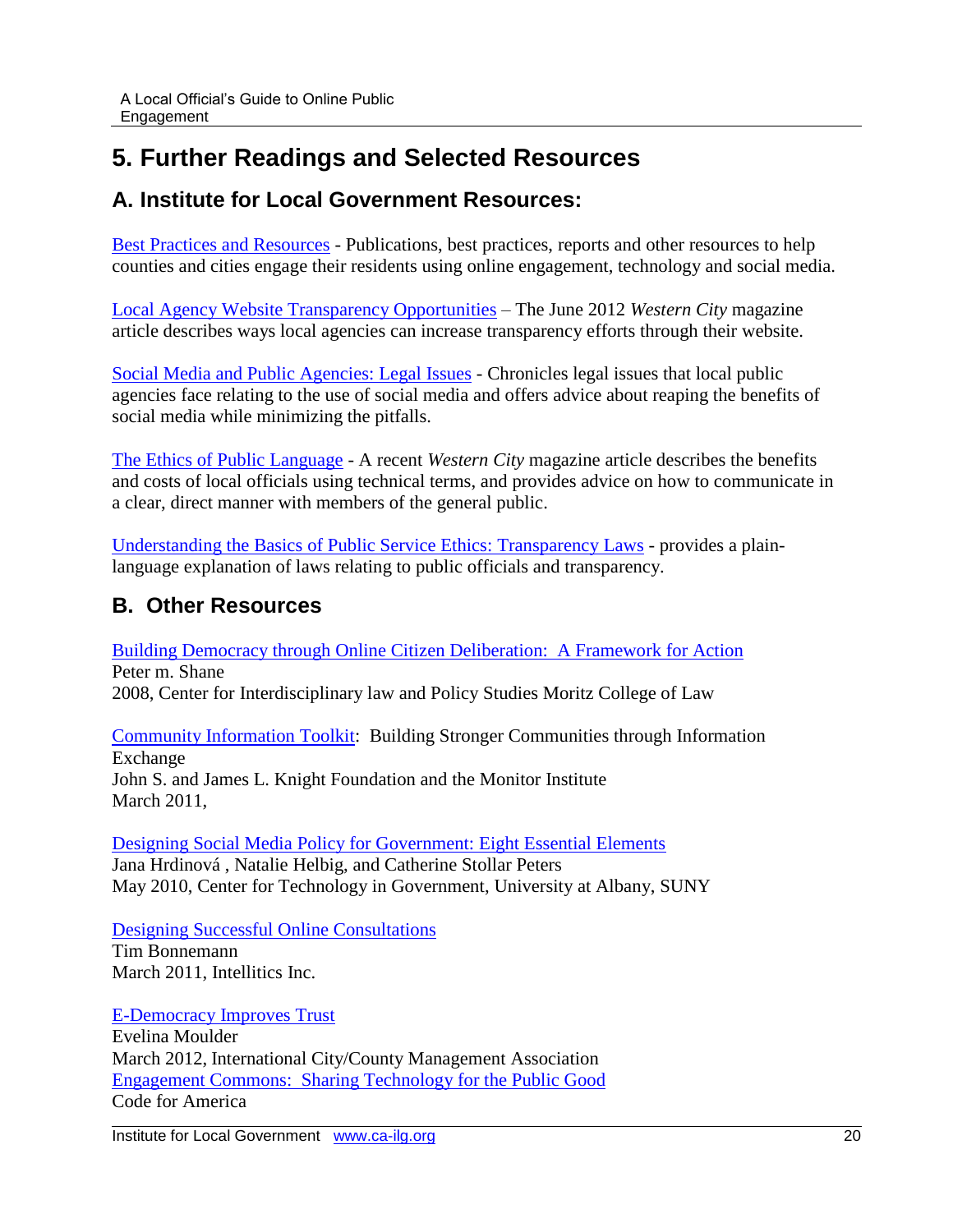A Local Official's Guide to Online Public Engagement

2012

[Five Ways Crowdsourcing Can Transform the Public Sphere](http://www.governing.com/columns/mgmt-insights/col-government-crowdsourcing-five-models.html) William D. Eggers and Rob Hamill May 2012

[Government Online](http://pewinternet.org/Reports/2010/Government-Online.aspx) Aaron Smith April 2010, Pew Research Center

[Hear Us Now? A California Survey of Digital Technology's Role in Civic Engagement and](http://newamerica.net/sites/newamerica.net/files/policydocs/100511CA_hear_us_now.pdf)  [Local Government](http://newamerica.net/sites/newamerica.net/files/policydocs/100511CA_hear_us_now.pdf)

April Manatt with Stephen G. Blake, Joe Mathews & Troy K. Schneider October 2011, New America

[Inclusive Social Media Project: Participatory Evaluation](http://e-democracy.org/if/edeminclusivefordeval.pdf)

Strategic Effort Supported by The Ford Foundation 2010, E-Democracy.org

[Informing Communities: Sustaining Democracy in the Digital Age](http://www.knightcomm.org/read-the-report-and-comment/)

The Knight Commission 2009, The Aspen Institute

[Introducing Government Agencies to Web 2.0](http://ascentum.com/wp-content/uploads/2009/11/Introducing-Government-Agencies-to-Web-2.0-When-A-Visitor-Becomes-A-Community-by-Joe-Goldman-and-Joseph-Peters.pdf)

Joe Peters and Joe Goldman November 2009

#### [Making the Most of Social Media: 7 Lessons from Successful Cities](https://www.fels.upenn.edu/sites/www.fels.upenn.edu/files/PP3_SocialMedia.pdf)

Chris Kingsley March 2010, Fels Institute of Government, University of Pennsylvania

[Neighbors Online](http://pewinternet.org/Reports/2010/Neighbors-Online.aspx) Aaron Smith June 2010, Pew Research Center

#### [Online Deliberation: Design, Research, and Practice](http://odbook.stanford.edu/)

Todd Davies and Seeta Pena Gangadharan November 2009, Stanford, CSLI Publications

[Online Community Engagement Wiki](http://knowledgenetworks.wikispaces.com/)

TechSoup Global 2012, Tangient LLC [Open Policy Making 101: 10 Questions to Ask Before Launching Your Online Public](http://ascentum.com/wp-content/uploads/2009/11/Policy-101-10-Questions-To-Ask-Before-Launching-Your-Online-Public-Consultation-by-Joe-Goldman-and-Joseph-Peters.pdf) Consultation Joe Goldman and Joe Peters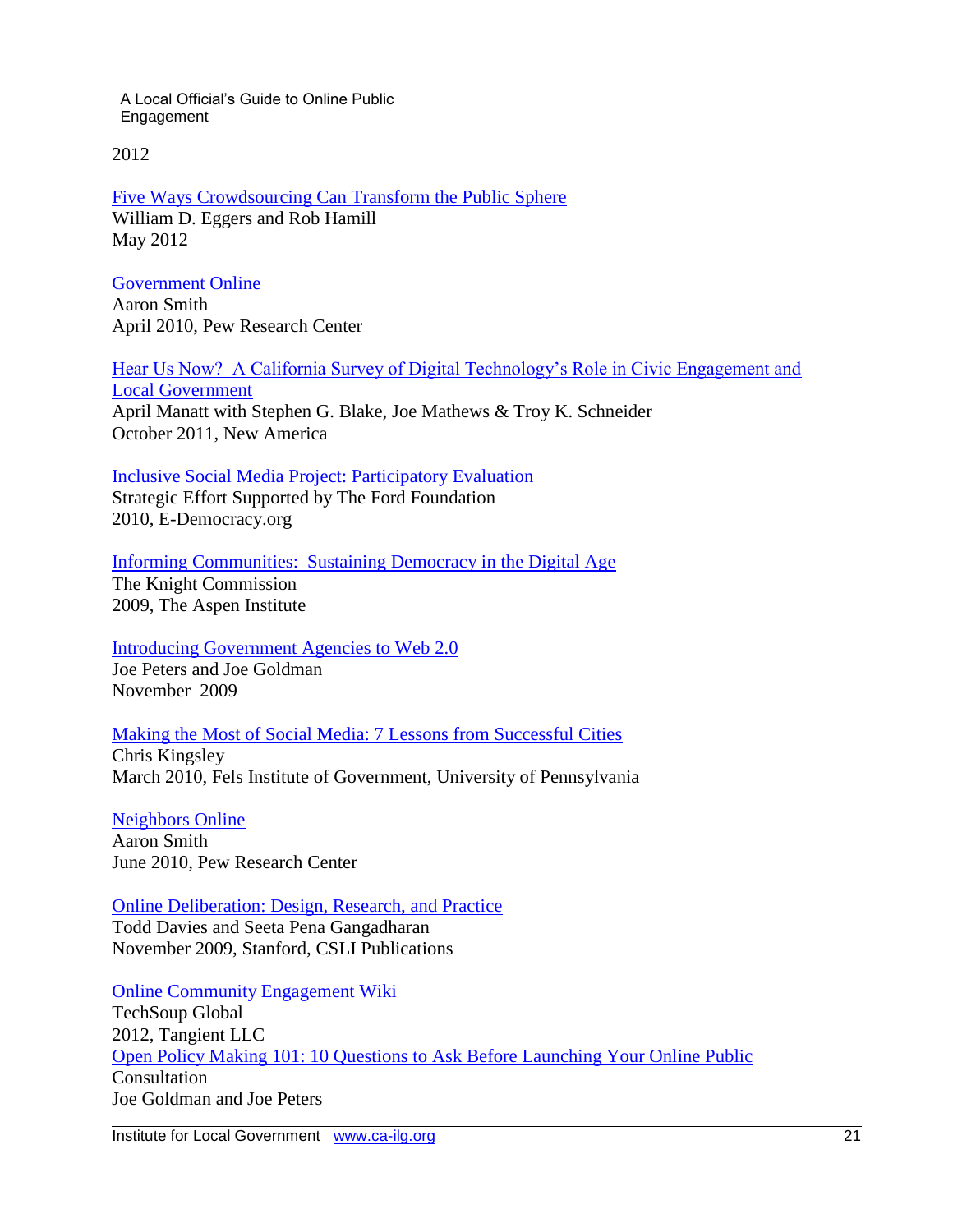A Local Official's Guide to Online Public Engagement

November 2009

[Planning for Stronger Local Democracy \(2011\)](http://www.nlc.org/File%20Library/Find%20City%20Solutions/Research%20Innovation/Governance-Civic/planning-for-stronger-local-democracy-gid-nov11.pdf) Matt Leighninger and Bonnie C. Mann 2011, National League of Cities Center for Research and Innovation

[Promising Practices in Online Engagement](http://www.publicagenda.org/pages/promising-practices-in-online-engagement) Scott Bittle, Chris Haller and Alison Kadlec November 2009, Public Agenda

[Tools for Online Engagement](http://www.nlc.org/find-city-solutions/research-innovation/governance-civic-engagement/tools-for-online-engagement) National League of Cities 2011, Arvada, Colorado

[Using Online Tools for Engagement](http://www.deliberative-democracy.net/index.php?option=com_content&view=category&layout=blog&id=57&Itemid=138) Matt Leighninger May 20, 2011, Deliberative Democracy Consortium

#### [Working the Network: A Manager's Guide for Using Twitter in Government](http://www.businessofgovernment.org/report/working-network-manager%E2%80%99s-guide-using-twitter-government) Ines Mergel

2012, IBM Center for the Business of Government

This document is a service of the Institute for Local Government (ILG) whose mission is to promote good government at the local level with practical, impartial, and easy-to-use resources for California communities. ILG is the nonprofit  $501(c)(3)$  research and education affiliate of the League of California Cities and the California State Association of Counties. For more information and to access the Institute's resources on public engagement, visit [www.ca-ilg.org/engagement.](http://www.ca-ilg.org/engagement) To access this guide directly, go to [www.ca-ilg.org/online-engagement-technology-social-media.](http://www.ca-ilg.org/online-engagement-technology-social-media)

The Institute welcomes feedback on this resource:

- *Email*: [info@ca-ilg.org](mailto:info@ca-ilg.org?subject=A%20Local%20Official) *Subject*: *A Local Officials Guide to Online Public Engagement*
- *Fax*: 916.444.7535
- *Mail*: 1400 K Street, Suite 205 · Sacramento, CA · 95814

G:\INSTITUTE\Public Engagement\Publications\Publications in Progress\Technology and Public Engagement\Current DRAFTS\A Local Officials Guide to Online Public Engagement\_DRAFT\_formatted\_5-31-12sb.docx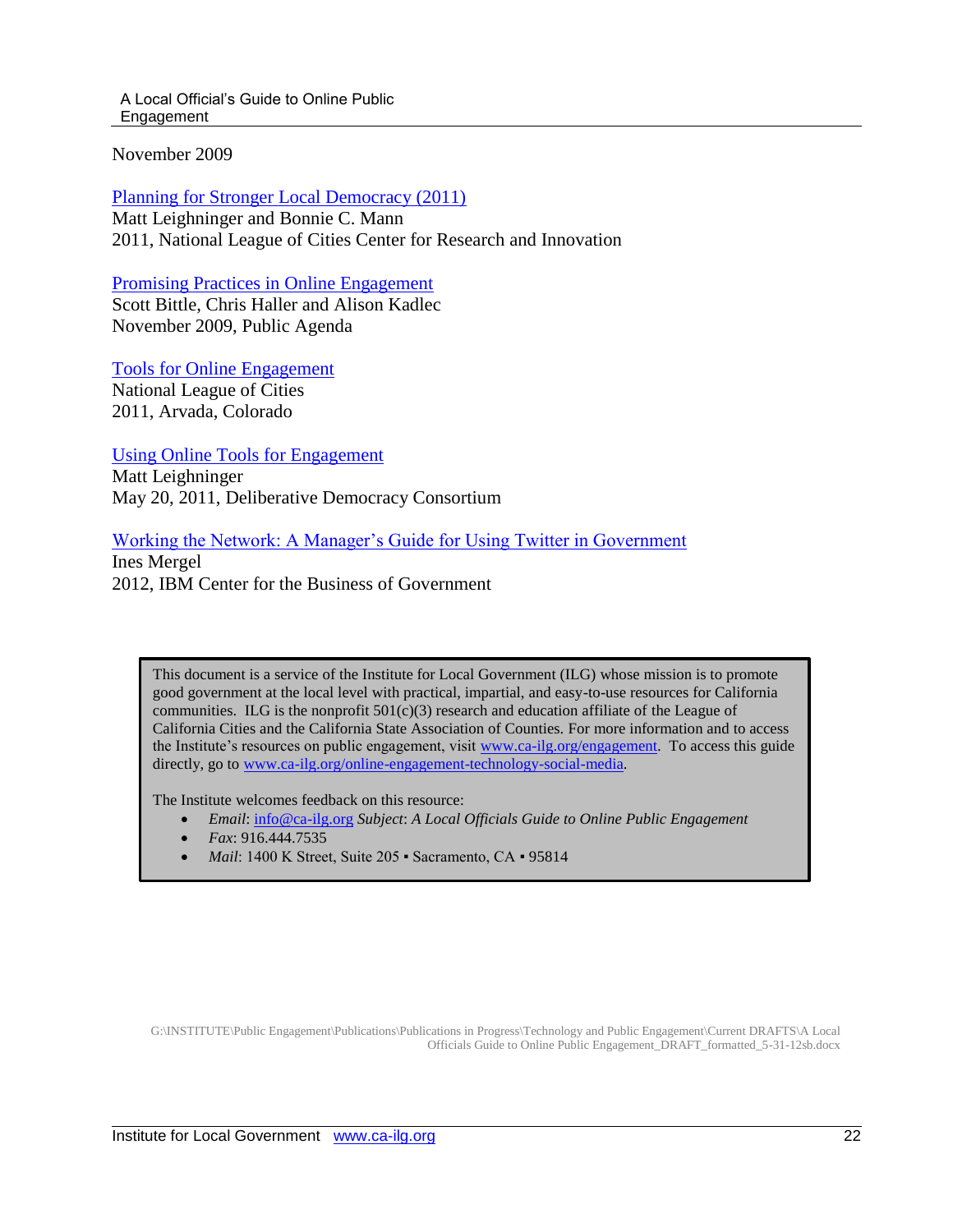# **6. Endnotes**

 $\overline{a}$ 

<sup>1</sup> PEW Research Center Publications (April 27, 2010) *How American's Interact with Government Online*, available online<http://pewresearch.org/pubs/1575/how-americans-interact-with-government-online>

<sup>2</sup> Western City Magazine (June, 2012) *Putting Technology to Work* by Mike Kaspersak (President's Message). <sup>3</sup> New America Foundation (2011) *Hear Us Now: A California Survey of Digital Technology's Role in Civic Engagement and Local Government* available at [www.Newamerica.net.](http://www.newamerica.net/)

4 For a broader array of local government initiatives see New America Foundation (2011) *Hear Us Now: A California Survey of Digital Technology's Role in Civic Engagement and Local Government* (pps 10-15) available at [www.Newamerica.net.](http://www.newamerica.net/)

5 IBM Center for the Business of Government (2011) *Using Online Tools to Engage–and be Engaged by–the Public* (p. 4) available at [www.businessofgovernment.org.](http://www.businessofgovernment.org/)

<sup>6</sup> New America Foundation (2011) *Hear Us Now: A California Survey of Digital Technology's Role in Civic Engagement and Local Government* available at [www.Newamerica.net.](http://www.newamerica.net/)

7 *See* report by the Public Policy Institute of California (2008) *[Californians & their government](http://www.ppic.org/content/pubs/survey/S_308MBS.pdf)* available at http://www.ppic.org/content/pubs/survey/S\_308MBS.pdf

8 *See* Pew Research Center (2011) *[State of the News Media Report](http://stateofthemedia.org/)* available at http://stateofthemedia.org/ <sup>9</sup> Examples drawn from New America Foundation (2011) *Hear Us Now: A California Survey of Digital* 

*Technology's Role in Civic Engagement and Local Government* available athttp://www.newamerica.net/ <sup>10</sup> Western City Magazine (June 2012) *Local Agency Opportunities for Website Transparency* available at

<http://www.westerncity.com/Western-City/June-2012/Local-Agency-Opportunities-for-Website-Transparency/>  $\frac{11}{11}$  More information about GIS mapping applications available on the Marin County website at

<http://www.co.marin.ca.us/depts/is/main/gis/>

 $12$ More information about GIS mapping applications available on the Yolo County website at <http://gis.co.yuba.ca.us/>

<sup>13</sup> These points draw from a number of sources including: *Western City Magazine* (June 2011). *Meet Twitter: Social Media for City Officials*, available a[t http://www.westerncity.com/Western-City/June-2011/Meet-Twitter-](http://www.westerncity.com/Western-City/June-2011/Meet-Twitter-Social-Media-for-City-Officials-Short-on-Time/)[Social-Media-for-City-Officials-Short-on-Time/;](http://www.westerncity.com/Western-City/June-2011/Meet-Twitter-Social-Media-for-City-Officials-Short-on-Time/) *Western City Magazine* (August 2011) *Social media: Balancing the Rights of Employers and Employees* available at [http://www.westerncity.com/Western-City/August-2011/Social-](http://www.westerncity.com/Western-City/August-2011/Social-Media-Balancing-The-Rights-of-Employers-And-Employees/)[Media-Balancing-The-Rights-of-Employers-And-Employees/;](http://www.westerncity.com/Western-City/August-2011/Social-Media-Balancing-The-Rights-of-Employers-And-Employees/) Acentum and AmericaSpeaks (November 2009) *Introducing Government Agencies to Web 2.0: When a Visitor Becomes a Community* available at

http://ascentum.com/wp-content/uploads/2009/11/Introducing-Government-Agencies-to-Web-2.0-When-A-Visitor-Becomes-A-Community-by-Joe-Goldman-and-Joseph-Peters.pdf; The Institute for Local Government (June 2010) *Social Media and Public Agencies: Legal Issues to be Aware of* available a[t http://www.ca-](http://www.ca-ilg.org/sites/main/files/file-attachments/resources__Social_Media_Paper_6-24-10_Rev.pdf)

[ilg.org/sites/main/files/file-attachments/resources\\_\\_Social\\_Media\\_Paper\\_6-24-10\\_Rev.pdf;](http://www.ca-ilg.org/sites/main/files/file-attachments/resources__Social_Media_Paper_6-24-10_Rev.pdf) League of California Cities *Twitter Basics, Signing up and Best Practices* and *Facebook Basics, Signing up and Best Practices*

<sup>14</sup> IBM Center for the Business of Government *Using Online Tools to Engage–and be Engaged by–the Public: Ten Tactics for Engaging the Public* (pps. 8-9) available at [www.businessofgovernment.org.](http://www.businessofgovernment.org/)

<sup>15</sup> IBM Center for the Business of Government *Using Online Tools to Engage–and be Engaged by–the Public* available at [www.businessofgovernment.org.](http://www.businessofgovernment.org/)

<sup>16</sup> New America Foundation (2011) *Hear Us Now: A California Survey of Digital Technology's Role in Civic Engagement and Local Government* available at [www.Newamerica.net.](http://www.newamerica.net/)

<sup>17</sup> New America Foundation (2011) *Hear Us Now: A California Survey of Digital Technology's Role in Civic Engagement and Local Government* (p. 8) available a[t www.Newamerica.net.](http://www.newamerica.net/)

<sup>18</sup> New America Foundation (2011) *Hear Us Now: A California Survey of Digital Technology's Role in Civic Engagement and Local Government* (p. 4) available a[t www.Newamerica.net](http://www.newamerica.net/) .

<sup>19</sup> See *Town Hall Online* developed by Democrasoft, Inc. and available at [http://www.collaborizeclassroom.com/townhallonline.](http://www.collaborizeclassroom.com/townhallonline)

<sup>20</sup> New America Foundation (2011) *Hear Us Now: A California Survey of Digital Technology's Role in Civic Engagement and Local Government* (p. 30) available a[t www.Newamerica.net.](http://www.newamerica.net/)

<sup>21</sup>IBM Center for the Business Government *Using Online Tools to Engage–and be Engaged by–the Public*(see "Ten Tactics for Engaging the Public," pps. 8- 9) available at [www.businessofgovernment.org.](http://www.businessofgovernment.org/)